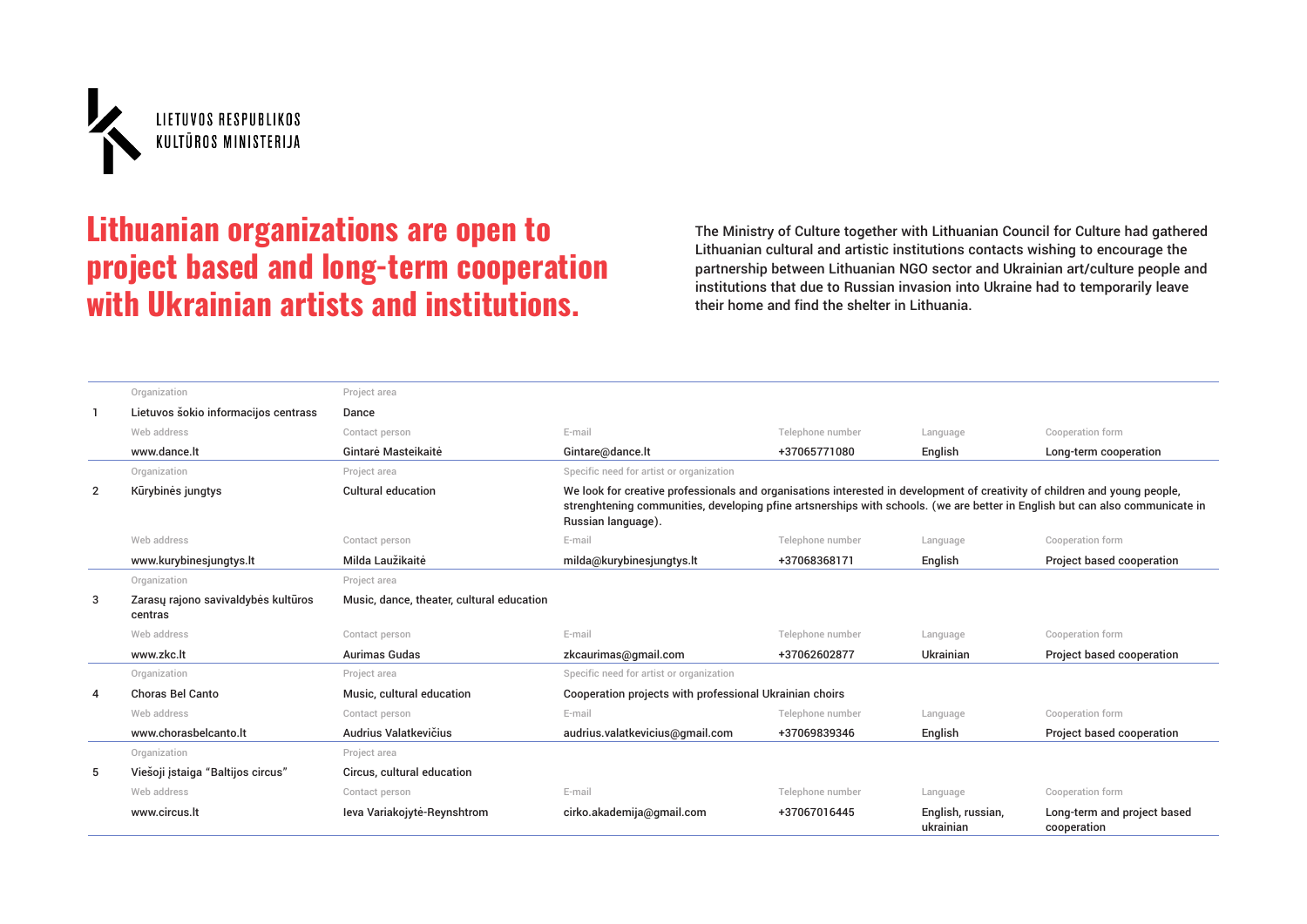|    | Organization                                                                 | Project area                                                    |                                                                                                                                                                                                                                                                                                               |                  |                  |                                            |
|----|------------------------------------------------------------------------------|-----------------------------------------------------------------|---------------------------------------------------------------------------------------------------------------------------------------------------------------------------------------------------------------------------------------------------------------------------------------------------------------|------------------|------------------|--------------------------------------------|
| 6  | Všį "Arkos dailės galerija"                                                  | Fine arts, interdisciplinary art                                |                                                                                                                                                                                                                                                                                                               |                  |                  |                                            |
|    | Web address                                                                  | Contact person                                                  | E-mail                                                                                                                                                                                                                                                                                                        | Telephone number | Language         | Cooperation form                           |
|    | https://www.arkagalerija.lt/                                                 | Evelina Januškaitė                                              | info@arkagalerija.lt                                                                                                                                                                                                                                                                                          | +37052121319     | English          | Project based cooperation                  |
|    | Organization                                                                 | Project area                                                    |                                                                                                                                                                                                                                                                                                               |                  |                  |                                            |
| 7  | VšJ Menopolis                                                                | Music, interdisciplinary art, cultural<br>education             |                                                                                                                                                                                                                                                                                                               |                  |                  |                                            |
|    |                                                                              | Contact person                                                  | E-mail                                                                                                                                                                                                                                                                                                        | Telephone number | Language         | Cooperation form                           |
|    |                                                                              | Rasa Vaičiulytė                                                 | menopoliopastas@qmail.com                                                                                                                                                                                                                                                                                     | +37068300703     | English, russian | Long-term and project based<br>cooperation |
|    | Organization                                                                 | Project area                                                    | Specific need for artist or organization                                                                                                                                                                                                                                                                      |                  |                  |                                            |
| 8  | Cirko centras Cirko Sapiens (asociacija<br>Teatronas)                        | Circus                                                          | We are offering residency space (in Kaunas) and fine artsistic mentoring through creative work.                                                                                                                                                                                                               |                  |                  |                                            |
|    | Web address                                                                  | Contact person                                                  | E-mail                                                                                                                                                                                                                                                                                                        | Telephone number | Language         | Cooperation form                           |
|    | https://teatronas.lt/en/circus-sapiens                                       | Monika Citvaraitė-Lansbergienė                                  | monika@teatronas.lt                                                                                                                                                                                                                                                                                           | +37063797301     | English          | Long-term and project based<br>cooperation |
|    | Organization                                                                 | Project area                                                    | Specific need for artist or organization                                                                                                                                                                                                                                                                      |                  |                  |                                            |
| 9  | VšJ "Menų vartai"                                                            | Fine arts, interdisciplinary art                                | The fine artsist/curator/institution should work in the field of contemporary fine arts and design. Also we are looking forward to<br>cooperate in terms giving the space and position in gallery.                                                                                                            |                  |                  |                                            |
|    | Web address                                                                  | Contact person                                                  | E-mail                                                                                                                                                                                                                                                                                                        | Telephone number | Language         | Cooperation form                           |
|    | https://www.qalerijavfine artsai.com/                                        | Dovile Cypaite                                                  | dovile@galerijavartai.lt                                                                                                                                                                                                                                                                                      | +37062917280     | English          | Long-term and project based<br>cooperation |
|    | Organization                                                                 | Project area                                                    | Specific need for artist or organization                                                                                                                                                                                                                                                                      |                  |                  |                                            |
| 10 | VšJ "Prof.A.Kliševičiaus kaligrafijos ir<br>rašto meno mokykla'              | Fine arts, design, interdisciplinary art,<br>cultural education | Calligraphers, lettering fine artsists, book fine artsists, light calligraphers, big scale calligraphers                                                                                                                                                                                                      |                  |                  |                                            |
|    | Web address                                                                  | Contact person                                                  | E-mail                                                                                                                                                                                                                                                                                                        | Telephone number | Language         | Cooperation form                           |
|    | http://www.ink4.fine arts/<br>www.zydukulturosdienos.lt                      | Rūta Jakštonienė                                                | ruta.gotika@gmail.com                                                                                                                                                                                                                                                                                         | +37063352976     | English, russian | Long-term and project based<br>cooperation |
|    | Organization                                                                 | Project area                                                    | Specific need for artist or organization                                                                                                                                                                                                                                                                      |                  |                  |                                            |
| 11 | Vš J "Teatriukas"                                                            | Theater, cultural education                                     | Our theatre for children "Teatriukas" looking for organization or individual actors from Ukraine for the cultural international<br>project. Also looking for people experienced in working with children, who may lead workshops (fine artsistic, educational,<br>pedagogic or etc). Waiting for cooperation! |                  |                  |                                            |
|    | Web address                                                                  | Contact person                                                  | E-mail                                                                                                                                                                                                                                                                                                        | Telephone number | Language         | Cooperation form                           |
|    | www.teatriukas.lt                                                            | Dalia Mikoliūnaitė                                              | dalia@teatriukas.lt                                                                                                                                                                                                                                                                                           | +37068604303     | Russian          | Project based cooperation                  |
|    | Organization                                                                 | Project area                                                    | Specific need for artist or organization                                                                                                                                                                                                                                                                      |                  |                  |                                            |
| 12 | LABAITEATRAS (VšJ "Teatro ir muzikos Theater, cultural education<br>idėjos") |                                                                 | we are looking for 2-4 singing actors who would like to play and sing for the kids                                                                                                                                                                                                                            |                  |                  |                                            |
|    | Web address                                                                  | Contact person                                                  | E-mail                                                                                                                                                                                                                                                                                                        | Telephone number | Language         | Cooperation form                           |
|    | www.labaiteatras.lt                                                          | Agnė Sunklodaitė                                                | menovadove@labaiteatras.lt                                                                                                                                                                                                                                                                                    | +37065205705     | Russian          | Project based cooperation                  |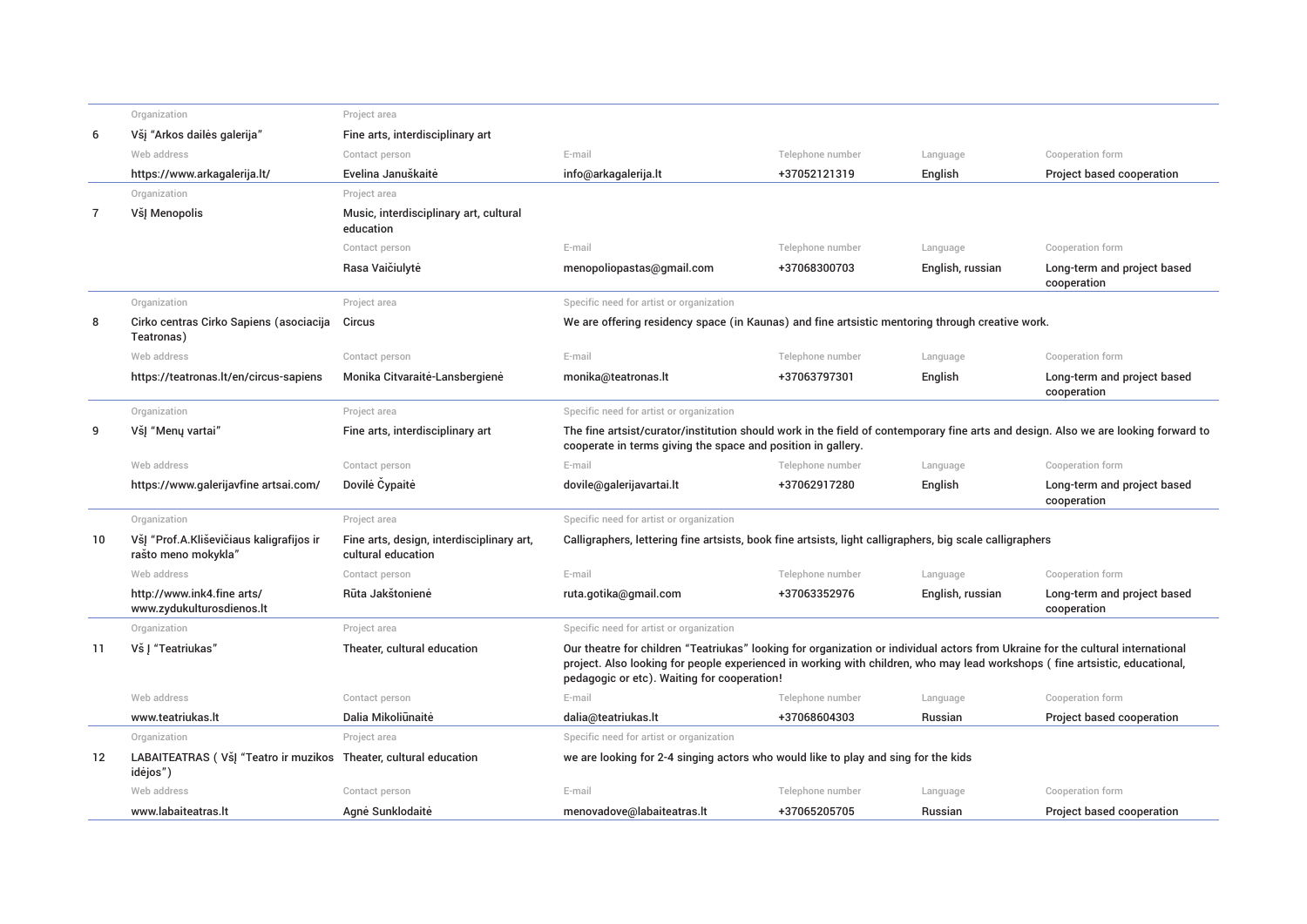|    | Organization                                             | Project area                                                                                                                         | Specific need for artist or organization                                                                                                                                                                                                                                                                                                                  |                  |                  |                           |
|----|----------------------------------------------------------|--------------------------------------------------------------------------------------------------------------------------------------|-----------------------------------------------------------------------------------------------------------------------------------------------------------------------------------------------------------------------------------------------------------------------------------------------------------------------------------------------------------|------------------|------------------|---------------------------|
| 13 | MB "No Shoes teatras"                                    | Theater                                                                                                                              | Artistic director                                                                                                                                                                                                                                                                                                                                         |                  |                  |                           |
|    | Web address                                              | Contact person                                                                                                                       | E-mail                                                                                                                                                                                                                                                                                                                                                    | Telephone number | Language         | Cooperation form          |
|    | www.noshoes.lt                                           | <b>Raimondas Klezys</b>                                                                                                              | raimis.klezys@gmail.com                                                                                                                                                                                                                                                                                                                                   | +37064525797     | Russian          | Project based cooperation |
|    | Organization                                             | Project area                                                                                                                         | Specific need for artist or organization                                                                                                                                                                                                                                                                                                                  |                  |                  |                           |
| 14 | Rašytojų sąjungos fondas / Writers'<br><b>Union Fund</b> | Literature                                                                                                                           | Writers, literary translators (UKR/LT)                                                                                                                                                                                                                                                                                                                    |                  |                  |                           |
|    | Web address                                              | Contact person                                                                                                                       | E-mail                                                                                                                                                                                                                                                                                                                                                    | Telephone number | Language         | Cooperation form          |
|    | www.rasytojai.lt                                         | Marija Mažulė                                                                                                                        | inter@rasytojai.lt                                                                                                                                                                                                                                                                                                                                        | +37067545651     | English, russian | Project based cooperation |
|    | Organization                                             | Project area                                                                                                                         | Specific need for artist or organization                                                                                                                                                                                                                                                                                                                  |                  |                  |                           |
| 15 | VšJ "Kintai Arts"                                        | Fine arts, literature, music,<br>interdisciplinary art, cultural education                                                           | Kintai Arts residency, located in Kintai town offers accommodation, work space as well as gallery space for residing artists.<br>Exhibitions, events, workshops and concerts can be organised in and around the residency space.                                                                                                                          |                  |                  |                           |
|    | Web address                                              | Contact person                                                                                                                       | E-mail                                                                                                                                                                                                                                                                                                                                                    | Telephone number | Language         | Cooperation form          |
|    | https://kintaiarts.lt/                                   | Audra Juodeškienė                                                                                                                    | info@kintaiarts.lt                                                                                                                                                                                                                                                                                                                                        | +37068634006     | English          | Project based cooperation |
|    | Organization                                             | Project area                                                                                                                         | Specific need for artist or organization                                                                                                                                                                                                                                                                                                                  |                  |                  |                           |
| 16 | Asociacija SLINKTYS                                      | Literature                                                                                                                           | Publishing activities: the collaboration with Ukrainian publishers in translating children's books and poetry from Ukrainian<br>authors into Lithuanian and publishing in Lithuania; literary translation from Lithuanian to Ukrainian or from Ukrainian to Lithua-<br>nian.                                                                              |                  |                  |                           |
|    | Web address                                              | Contact person                                                                                                                       | E-mail                                                                                                                                                                                                                                                                                                                                                    | Telephone number | Language         | Cooperation form          |
|    | www.slinktys.lt                                          | Juozas Žitkauskas                                                                                                                    | juozas.zitkauskas@gmail.com                                                                                                                                                                                                                                                                                                                               | +37067012473     | Russian          | Long-term cooperation     |
|    | Organization                                             | Project area                                                                                                                         |                                                                                                                                                                                                                                                                                                                                                           |                  |                  |                           |
| 17 | VSJ "Anželikos Cholinos šokio theater"                   | Dance                                                                                                                                |                                                                                                                                                                                                                                                                                                                                                           |                  |                  |                           |
|    | Web address                                              | Contact person                                                                                                                       | E-mail                                                                                                                                                                                                                                                                                                                                                    | Telephone number | Language         | Cooperation form          |
|    | www.ach.lt                                               | Anželika Cholina                                                                                                                     | acholina@gmail.com                                                                                                                                                                                                                                                                                                                                        | +37069800594     | Russian          | Project based cooperation |
|    | Organization                                             | Project area                                                                                                                         | Specific need for artist or organization                                                                                                                                                                                                                                                                                                                  |                  |                  |                           |
| 18 | Asociacija "Bazilisko ambasada"                          | Literature                                                                                                                           | We are keen to collaborate with Ukrainian fine artsist who are active in the following fields: poetry, book design, book illustra-<br>tion. We are offering book designers to pfine artsicipate in more than one project involving publications of poetry books. We are<br>going to publish selected poems of numerous Ukrainian classical poets in 2023. |                  |                  |                           |
|    | Web address                                              | Contact person                                                                                                                       | E-mail                                                                                                                                                                                                                                                                                                                                                    | Telephone number | Language         | Cooperation form          |
|    | www.baziliskoambasada.lt                                 | Dominykas Norkūnas                                                                                                                   | baziliskoambasada@qmail.com                                                                                                                                                                                                                                                                                                                               | +37061123767     | English          | Project based cooperation |
|    | Organization                                             | Project area                                                                                                                         | Specific need for artist or organization                                                                                                                                                                                                                                                                                                                  |                  |                  |                           |
| 19 | Dramos terapijos asociacija                              | Theater, other                                                                                                                       | An fine artsist or organization that has a positive effect on people's health through fine artsistic means (theater, dance), helps<br>to regain strength, overcome individual injuries.                                                                                                                                                                   |                  |                  |                           |
|    | Web address                                              | Contact person                                                                                                                       | E-mail                                                                                                                                                                                                                                                                                                                                                    | Telephone number | Language         | Cooperation form          |
|    | https://www.facebook.com/groups/<br>dramosterapija       | Audronė Masiukienė                                                                                                                   | dramos.terapija@gmail.com                                                                                                                                                                                                                                                                                                                                 | +37069367836     | Russian          | Project based cooperation |
|    | Organization                                             | Project area                                                                                                                         | Specific need for artist or organization                                                                                                                                                                                                                                                                                                                  |                  |                  |                           |
| 20 | Artihost                                                 | Architecture, fine arts, design, photogra-<br>phy, literature, music, dance, interdisci-<br>plinary art, theater, cultural education | 3 months residency - accommodation at fine artsihost                                                                                                                                                                                                                                                                                                      |                  |                  |                           |
|    | Web address                                              | Contact person                                                                                                                       | E-mail                                                                                                                                                                                                                                                                                                                                                    | Telephone number | Language         | Cooperation form          |
|    | artihost.eu                                              | Justinas                                                                                                                             | hello@artihost.eu                                                                                                                                                                                                                                                                                                                                         | +37062258334     | English          | Project based cooperation |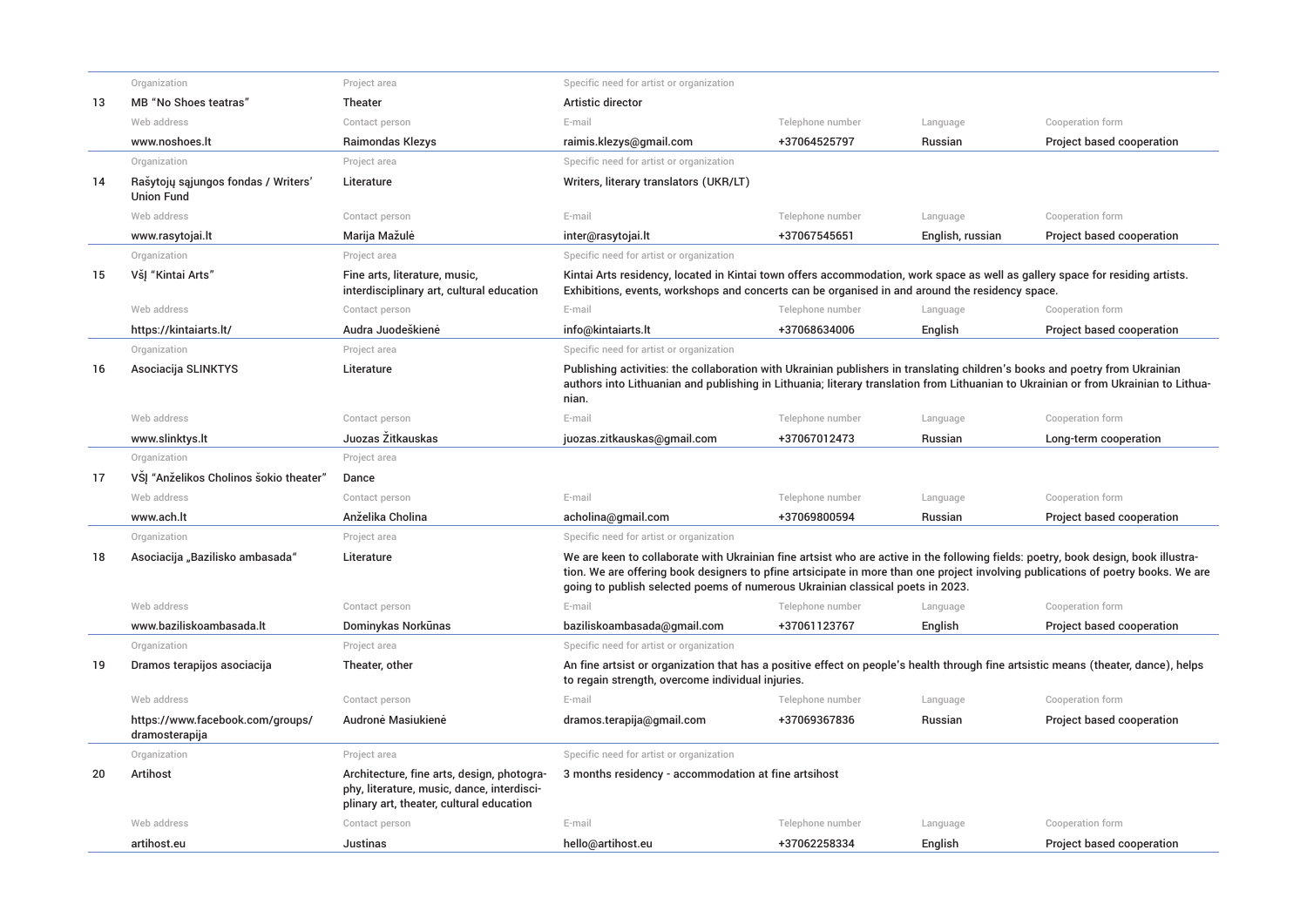|    | Organization                                                | Project area                                                                                           |                                                                                                                                                             |                  |                                |                                            |
|----|-------------------------------------------------------------|--------------------------------------------------------------------------------------------------------|-------------------------------------------------------------------------------------------------------------------------------------------------------------|------------------|--------------------------------|--------------------------------------------|
| 21 | <b>MariArs</b>                                              | Music, interdisciplinary art, theater, cul-<br>tural education                                         |                                                                                                                                                             |                  |                                |                                            |
|    |                                                             | Contact person                                                                                         | E-mail                                                                                                                                                      | Telephone number | Language                       | Cooperation form                           |
|    |                                                             | Marija Mirovska                                                                                        | mirovska@qmail.com                                                                                                                                          | +37063765577     | English, russian,<br>ukrainian | Project based cooperation                  |
|    | Organization                                                | Project area                                                                                           | Specific need for artist or organization                                                                                                                    |                  |                                |                                            |
| 22 | Tarptautinis festivalis "Džiazo dienos<br>Tauragėje"        | <b>Music</b>                                                                                           | Jazz / World musician & project                                                                                                                             |                  |                                |                                            |
|    | Web address                                                 | Contact person                                                                                         | E-mail                                                                                                                                                      | Telephone number | Language                       | Cooperation form                           |
|    | www.tauragejazz.lt                                          | Valdas                                                                                                 | info@tauragejazz.lt                                                                                                                                         | +37068683815     | Russian                        | Long-term and project based<br>cooperation |
|    | Organization                                                | Project area                                                                                           | Specific need for artist or organization                                                                                                                    |                  |                                |                                            |
| 23 | Bijotų dvaro festivalis                                     | Fine arts, design, photography, music,<br>interdisciplinary art, theater, cultural<br>education, other | A festival for the whole family                                                                                                                             |                  |                                |                                            |
|    | Web address                                                 | Contact person                                                                                         | E-mail                                                                                                                                                      | Telephone number | Language                       | Cooperation form                           |
|    | Asociacijos "Muzikos ir Teatro projek-<br>tai"              | Valdas                                                                                                 | bijotufestivalis@gmail.com                                                                                                                                  | +37060256556     | Russian                        | Project based cooperation                  |
|    | Organization                                                | Project area                                                                                           | Specific need for artist or organization                                                                                                                    |                  |                                |                                            |
| 24 | Šiaulių apskrities Povilo Višinskio viešo-<br>ji biblioteka | Literature, interdisciplinary art, cultural<br>education, other                                        | Services for people with special needs, interculrural exchange, reading promotions, work with youth, unformal education, media<br>and information litreracy |                  |                                |                                            |
|    | Web address                                                 | Contact person                                                                                         | E-mail                                                                                                                                                      | Telephone number | Language                       | Cooperation form                           |
|    | www.savb.lt                                                 | Ekaterina Prakapene                                                                                    | e.prakapene@savb.lt                                                                                                                                         | +37061577016     | English                        | Long-term cooperation                      |
|    | Organization                                                | Project area                                                                                           |                                                                                                                                                             |                  |                                |                                            |
| 25 | Rokiškio tautodailininkų asociacija                         | Fine arts, cultural education, other                                                                   |                                                                                                                                                             |                  |                                |                                            |
|    | Web address                                                 | Contact person                                                                                         | E-mail                                                                                                                                                      | Telephone number | Language                       | Cooperation form                           |
|    | www.rokiskiotautodaile.lt<br>www.saludvaras.lt              | Birutė Dapkienė                                                                                        | info@saludvaras.lt                                                                                                                                          | +37068951279     | Russian                        | Long-term cooperation                      |
|    | Organization                                                | Project area                                                                                           |                                                                                                                                                             |                  |                                |                                            |
| 26 | Kauno folkloro klubas Liktužė                               | Music, dance, cultural education, other                                                                |                                                                                                                                                             |                  |                                |                                            |
|    |                                                             | Contact person                                                                                         | E-mail                                                                                                                                                      | Telephone number | Language                       | Cooperation form                           |
|    |                                                             | Sigitas Šamborskis                                                                                     | sigitas.samborskis@gmail.com                                                                                                                                | +37068782697     | Russian                        | Project based cooperation                  |
|    | Organization                                                | Project area                                                                                           |                                                                                                                                                             |                  |                                |                                            |
| 27 | VšJ Baroko operos teatras                                   | Music, dance, interdisciplinary art,<br>theater, cultural education                                    |                                                                                                                                                             |                  |                                |                                            |
|    | Web address                                                 | Contact person                                                                                         | E-mail                                                                                                                                                      | Telephone number | Language                       | Cooperation form                           |
|    | www.barokas.lt                                              | Linas Koženiauskas                                                                                     | info@barokas.lt                                                                                                                                             | +37062888011     | Russian                        | Long-term cooperation                      |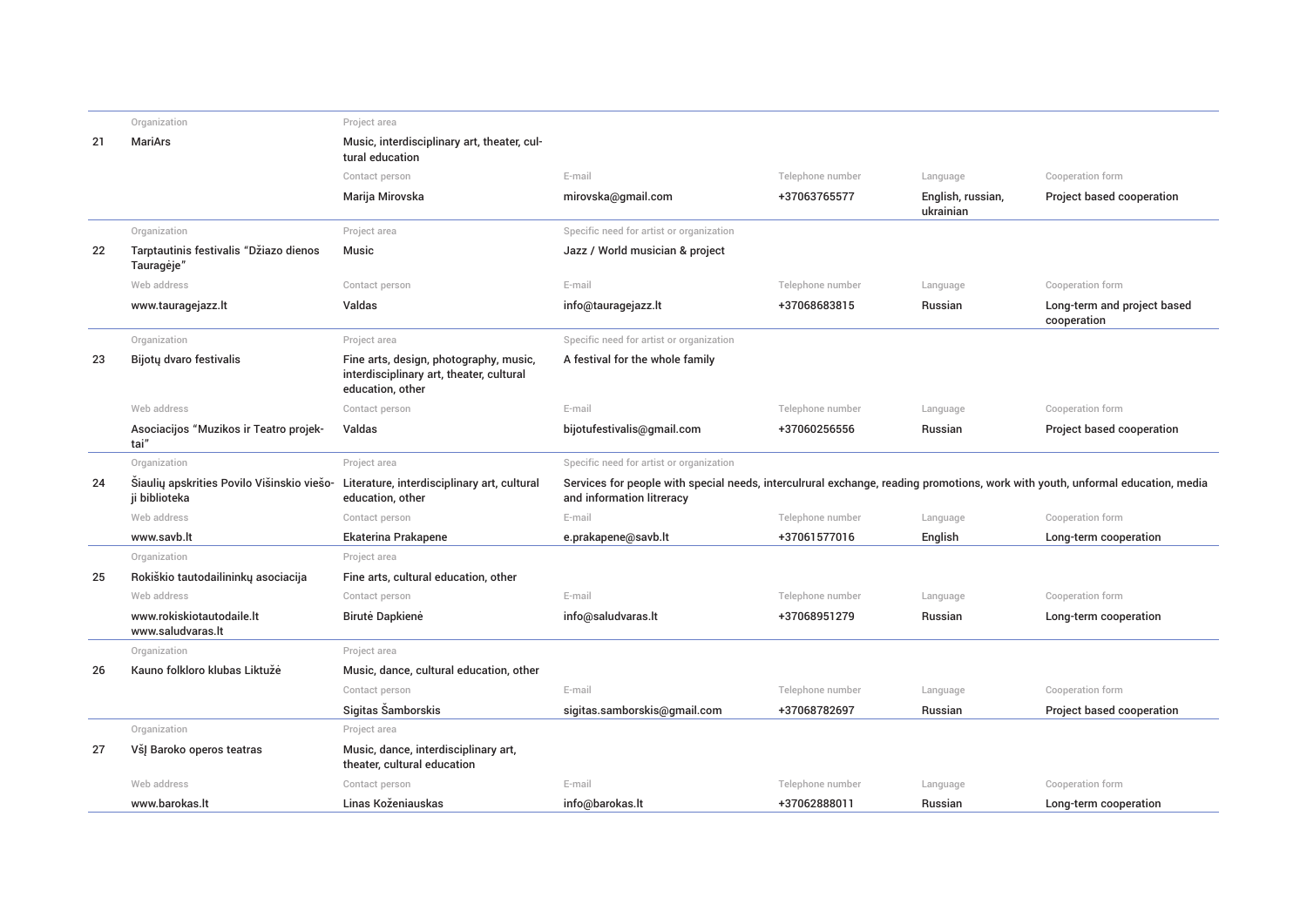|    | Organization                                     | Project area                                                      | Specific need for artist or organization                                                                                                                                                                                                                                                                                                                                                                                                                                                                                                                                  |                  |                                         |                                            |  |
|----|--------------------------------------------------|-------------------------------------------------------------------|---------------------------------------------------------------------------------------------------------------------------------------------------------------------------------------------------------------------------------------------------------------------------------------------------------------------------------------------------------------------------------------------------------------------------------------------------------------------------------------------------------------------------------------------------------------------------|------------------|-----------------------------------------|--------------------------------------------|--|
| 28 | Kauno Kazio Binkio teatras                       | Theater, cultural education                                       | Cooperation                                                                                                                                                                                                                                                                                                                                                                                                                                                                                                                                                               |                  |                                         |                                            |  |
|    | Web address                                      | Contact person                                                    | E-mail                                                                                                                                                                                                                                                                                                                                                                                                                                                                                                                                                                    | Telephone number | Language                                | Cooperation form                           |  |
|    | https://www.facebook.com/<br>kaziobinkioteatras/ | Nida Vita Žilinskienė                                             | kbteatras@gmail.com                                                                                                                                                                                                                                                                                                                                                                                                                                                                                                                                                       | +37061700650     | Lithuanian                              | Long-term and project based<br>cooperation |  |
|    | Organization                                     | Project area                                                      | Specific need for artist or organization                                                                                                                                                                                                                                                                                                                                                                                                                                                                                                                                  |                  |                                         |                                            |  |
| 29 | Performatyvaus dizaino asociacija                | Design                                                            | Architect                                                                                                                                                                                                                                                                                                                                                                                                                                                                                                                                                                 |                  |                                         |                                            |  |
|    | Web address                                      | Contact person                                                    | E-mail                                                                                                                                                                                                                                                                                                                                                                                                                                                                                                                                                                    | Telephone number | Language                                | Cooperation form                           |  |
|    | http://performativedesignagency.com/             | Dovilė Gaižauskienė                                               | info@performativedesignagency.com                                                                                                                                                                                                                                                                                                                                                                                                                                                                                                                                         | +37069910244     | English                                 | Project based cooperation                  |  |
|    | Organization                                     | Project area                                                      | Specific need for artist or organization                                                                                                                                                                                                                                                                                                                                                                                                                                                                                                                                  |                  |                                         |                                            |  |
| 30 | Asociacija "Klaipėdos džiazo festivalis"         | Music                                                             | Jazz music organizations, associations, festivals and performers                                                                                                                                                                                                                                                                                                                                                                                                                                                                                                          |                  |                                         |                                            |  |
|    | Web address                                      | Contact person                                                    | E-mail                                                                                                                                                                                                                                                                                                                                                                                                                                                                                                                                                                    | Telephone number | Language                                | Cooperation form                           |  |
|    | www.jazz.lt                                      | Inga Grubliauskienė                                               | piliesjazz@qmail.com                                                                                                                                                                                                                                                                                                                                                                                                                                                                                                                                                      | +37062067675     | russian                                 | Long-term and project based<br>cooperation |  |
|    | Organization                                     | Project area                                                      | Specific need for artist or organization                                                                                                                                                                                                                                                                                                                                                                                                                                                                                                                                  |                  |                                         |                                            |  |
| 31 | Rokiškio krašto muziejus                         | Design, photography, cultural education,<br>other                 | National Art Museum of Ukraine - co-operation in the field of museology, organization of exhibitions, art research, search and<br>identification of exhibits of the former gallery of paintings of Counts Tyzenhaus and Przezdziecki. Union of Photographers<br>of Ukraine or other organizations uniting photographers - organization of photography exhibitions. Cultural education -<br>organization of free educational sessions for Ukrainian citizens Ukrainian Artists' Union or other organizations uniting artists<br>- organization of exhibitions, plein airs. |                  |                                         |                                            |  |
|    | Web address                                      | Contact person                                                    | E-mail                                                                                                                                                                                                                                                                                                                                                                                                                                                                                                                                                                    | Telephone number | Language                                | Cooperation form                           |  |
|    | www.muziejusrokiskyje.lt                         | Giedrius Kujelis                                                  | g.kujelis@muziejus.rokiskyje.lt                                                                                                                                                                                                                                                                                                                                                                                                                                                                                                                                           | +37067719752     | English, russian                        | Long-term and project based<br>cooperation |  |
|    | Organization                                     | Project area                                                      |                                                                                                                                                                                                                                                                                                                                                                                                                                                                                                                                                                           |                  |                                         |                                            |  |
| 32 | VšJ Kūrybinių iniciatyvų centras                 | Fine arts, photography, cultural education                        |                                                                                                                                                                                                                                                                                                                                                                                                                                                                                                                                                                           |                  |                                         |                                            |  |
|    | Web address                                      | Contact person                                                    | E-mail                                                                                                                                                                                                                                                                                                                                                                                                                                                                                                                                                                    | Telephone number | Language                                | Cooperation form                           |  |
|    | A. Juozapavičiaus 31G Kaunas                     | Dainė Rinkevičiūtė                                                | drinkeviciute@yahoo.com                                                                                                                                                                                                                                                                                                                                                                                                                                                                                                                                                   | +37061881595     | Lithuanian, English,<br>russian, polish | Long-term cooperation                      |  |
|    | Organization                                     | Project area                                                      | Specific need for artist or organization                                                                                                                                                                                                                                                                                                                                                                                                                                                                                                                                  |                  |                                         |                                            |  |
| 33 | Teatro istorijos                                 | Theater, cultural education                                       | Translators (Lithuanian to Ukrainian), scenograph, theatre fine artsists, actors                                                                                                                                                                                                                                                                                                                                                                                                                                                                                          |                  |                                         |                                            |  |
|    | Web address                                      | Contact person                                                    | E-mail                                                                                                                                                                                                                                                                                                                                                                                                                                                                                                                                                                    | Telephone number | Language                                | Cooperation form                           |  |
|    | www.teatroistorijos.com                          | Kristina Mauruševičiūtė                                           | Teatroistorijos@gmail.com                                                                                                                                                                                                                                                                                                                                                                                                                                                                                                                                                 | +37061411586     | Russian, ukrainian,<br>hebrew           | Project based cooperation                  |  |
|    | Organization                                     | Project area                                                      | Specific need for artist or organization                                                                                                                                                                                                                                                                                                                                                                                                                                                                                                                                  |                  |                                         |                                            |  |
| 34 | Jonavos rajono savivaldybės kultūros<br>centras  | Fine arts, music, dance, interdisciplinary<br>art, theater, other | We are looking for partners for ethnocultural and amateur art exchange, also for individual artists/art organizations for<br>contemporary art presentation projects.                                                                                                                                                                                                                                                                                                                                                                                                      |                  |                                         |                                            |  |
|    | Web address                                      | Contact person                                                    | E-mail                                                                                                                                                                                                                                                                                                                                                                                                                                                                                                                                                                    | Telephone number | Language                                | Cooperation form                           |  |
|    | www.jkc.lt                                       | Jurgita Serapine                                                  | jurgita.serapine@jkc.lt                                                                                                                                                                                                                                                                                                                                                                                                                                                                                                                                                   | +37068784498     | Russian                                 | Long-term cooperation                      |  |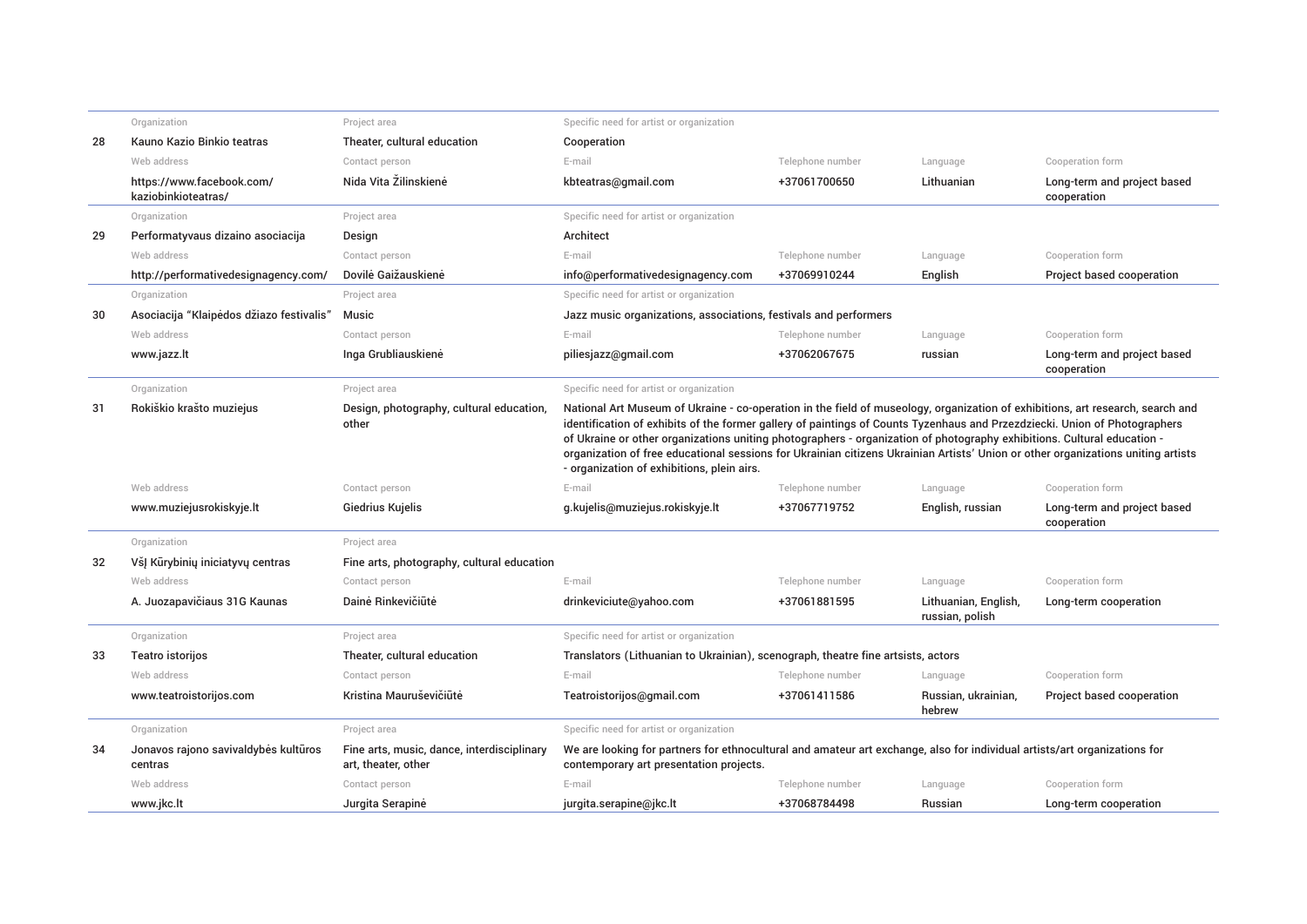|    | Organization                                                | Project area                                                        |                                                                                                                                                                                                                           |                  |                  |                           |
|----|-------------------------------------------------------------|---------------------------------------------------------------------|---------------------------------------------------------------------------------------------------------------------------------------------------------------------------------------------------------------------------|------------------|------------------|---------------------------|
| 35 | VŠJ Laiminguo                                               | Music, interdisciplinary art, cultural<br>education                 |                                                                                                                                                                                                                           |                  |                  |                           |
|    |                                                             | Contact person                                                      | E-mail                                                                                                                                                                                                                    | Telephone number | Language         | Cooperation form          |
|    |                                                             | Agota Zdanavičiūtė                                                  | agota.zd@gmail.com                                                                                                                                                                                                        | +37068825560     | Lithuanian       | Project based cooperation |
|    | Organization                                                | Project area                                                        | Specific need for artist or organization                                                                                                                                                                                  |                  |                  |                           |
| 36 | "Lithuania burners" bendruomenė                             | Interdisciplinary art, cultural education,<br>other                 | Lithuania burners community gathers different kinds of fine artsists, organizes cultural and educational workshops, community<br>gatherings (Amber Burn). Self expression through creativity is encouraged and supported. |                  |                  |                           |
|    | Web address                                                 | Contact person                                                      | E-mail                                                                                                                                                                                                                    | Telephone number | Language         | Cooperation form          |
|    | https://www.lithuaniaburners.com                            | Povilas Germanavičius                                               | hello@lithuaniaburners.com                                                                                                                                                                                                | +37067612600     | English          | Project based cooperation |
|    | Organization                                                | Project area                                                        | Specific need for artist or organization                                                                                                                                                                                  |                  |                  |                           |
| 37 | VšJ Klaipėdos jaunimo teatras                               | Theater, cultural education                                         | We're looking forward for any kind of theatrical collaboration (directors, actors, educators)                                                                                                                             |                  |                  |                           |
|    | Web address                                                 | Contact person                                                      | E-mail                                                                                                                                                                                                                    | Telephone number | Language         | Cooperation form          |
|    | www.kjt.lt                                                  | <b>Tomas Jankauskas</b>                                             | tomas@kjt.lt                                                                                                                                                                                                              | +37068653577     | Russian, english | Project based cooperation |
|    | Organization                                                | Project area                                                        | Specific need for artist or organization                                                                                                                                                                                  |                  |                  |                           |
| 38 | VšJ Dailininkų sąjungos leidykla                            | Fine arts, design, cultural education                               | We are looking for partners for our magazine "DAILE/ART". The partnership could come in a form of exhanging various publica-<br>tions about arts and culture of each country respectably.                                 |                  |                  |                           |
|    | Web address                                                 | Contact person                                                      | E-mail                                                                                                                                                                                                                    | Telephone number | Language         | Cooperation form          |
|    | www.artseria.lt                                             | <b>Lukas Stanionis</b>                                              | knygos@artseria.lt                                                                                                                                                                                                        | +37062445512     | English          | Long-term cooperation     |
|    | Organization                                                | Project area                                                        | Specific need for artist or organization                                                                                                                                                                                  |                  |                  |                           |
| 39 | VšI Meno bangos                                             | Photography, literature, music, cultural<br>education               | Participate in artists residencies in Ignalina                                                                                                                                                                            |                  |                  |                           |
|    | Web address                                                 | Contact person                                                      | E-mail                                                                                                                                                                                                                    | Telephone number | Language         | Cooperation form          |
|    | www.menobangos.lt                                           | Gintarė Adomaitytė                                                  | menobangos@gmail.com                                                                                                                                                                                                      | +370618 30457    | Russian          | Project based cooperation |
|    | Organization                                                | Project area                                                        | Specific need for artist or organization                                                                                                                                                                                  |                  |                  |                           |
| 40 | Silagalio kultūros centras                                  | <b>Music</b>                                                        | We can collaborate with orchestras (brass band, wind band, fanfare band) and singers                                                                                                                                      |                  |                  |                           |
|    | Web address                                                 | Contact person                                                      | E-mail                                                                                                                                                                                                                    | Telephone number | Language         | Cooperation form          |
|    | www.sklepucini.lt                                           | Amanda Vapsvaitė                                                    | silagaliokc@gmail.com                                                                                                                                                                                                     | +37063624986     | Russian          | Project based cooperation |
|    | Organization                                                | Project area                                                        |                                                                                                                                                                                                                           |                  |                  |                           |
| 41 | VšJ Magnum Mysterium                                        | Music, dance, interdisciplinary art, cultur-<br>al education, other |                                                                                                                                                                                                                           |                  |                  |                           |
|    |                                                             | Contact person                                                      | E-mail                                                                                                                                                                                                                    | Telephone number | Language         | Cooperation form          |
|    |                                                             | Edita Grudzinskaite                                                 | edita.grudzinskaite@gmail.com                                                                                                                                                                                             | +37061482898     | Russian          | Project based cooperation |
|    | Organization                                                | Project area                                                        | Specific need for artist or organization                                                                                                                                                                                  |                  |                  |                           |
| 42 | Biržų r. savivaldybės Jurgio Bielinio<br>viešoji biblioteka | Literature, music, interdisciplinary art,<br>cultural education     | Writer, translator                                                                                                                                                                                                        |                  |                  |                           |
|    | Web address                                                 | Contact person                                                      | E-mail                                                                                                                                                                                                                    | Telephone number | Language         | Cooperation form          |
|    | https://www.birzai.rvb.lt                                   | Indra Drevinskaitė                                                  | indra.drevinskaite@3erdve.lt                                                                                                                                                                                              | +37067175473     | Russian, english | Long-term cooperation     |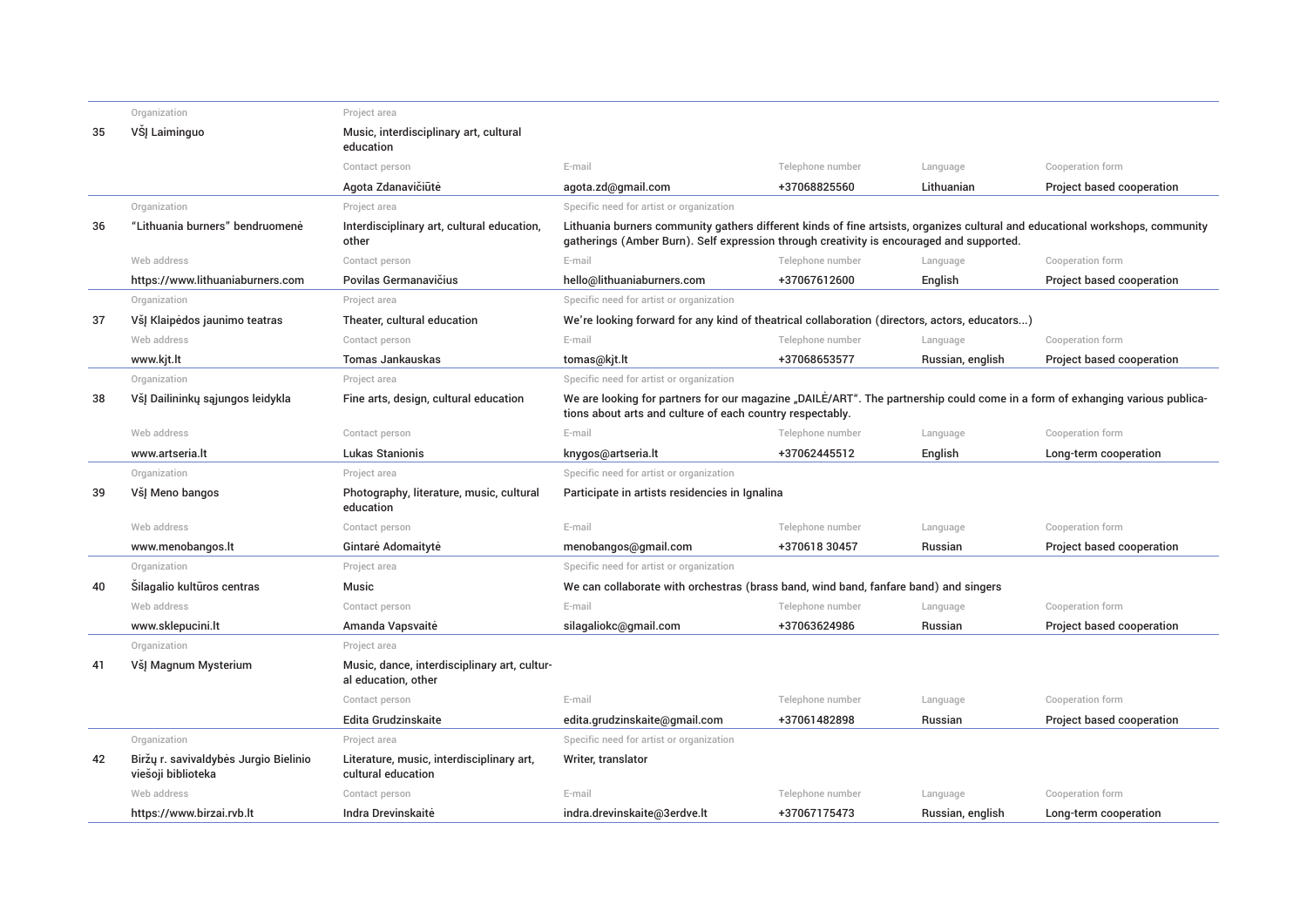|    | Organization                                                     | Project area                                          |                                                                                                                                                                                                                                 |                  |                                |                           |
|----|------------------------------------------------------------------|-------------------------------------------------------|---------------------------------------------------------------------------------------------------------------------------------------------------------------------------------------------------------------------------------|------------------|--------------------------------|---------------------------|
| 43 | Joniškio rajono savivaldybės Jono<br>Avyžiaus viešoji biblioteka | Literature, cultural education                        |                                                                                                                                                                                                                                 |                  |                                |                           |
|    | Web address                                                      | Contact person                                        | E-mail                                                                                                                                                                                                                          | Telephone number | Language                       | Cooperation form          |
|    | https://www.joniskis.rvb.lt                                      | Gita Vilčiauskienė, direktoriaus pavaduo-<br>toja     | metodinis@joniskis.rvb.lt                                                                                                                                                                                                       | (8426) 51258     | English                        | Project based cooperation |
|    | Organization                                                     | Project area                                          | Specific need for artist or organization                                                                                                                                                                                        |                  |                                |                           |
| 44 | Švenčionėlių miesto kultūros centras                             | Dance, cultural education                             | Cooperation with youth folk dance ensembles, modern dance groups, specialists in ethnoculture (folklore, cultural heritage)                                                                                                     |                  |                                |                           |
|    | Web address                                                      | Contact person                                        | E-mail                                                                                                                                                                                                                          | Telephone number | Language                       | Cooperation form          |
|    | https://smkc.lt                                                  | Anželika Terleckienė                                  | svencioneliukultura@qmail.com                                                                                                                                                                                                   | +37065770116     | Russian                        | Long-term cooperation     |
|    | Organization                                                     | Project area                                          |                                                                                                                                                                                                                                 |                  |                                |                           |
| 45 | Birštono viešoji biblioteka                                      | Literature, cultural education                        |                                                                                                                                                                                                                                 |                  |                                |                           |
|    | Web address                                                      | Contact person                                        | E-mail                                                                                                                                                                                                                          | Telephone number | Language                       | Cooperation form          |
|    | www.birstonasyb.lt                                               | Alina Jaskūnienė                                      | info@birstonasvb.lt                                                                                                                                                                                                             | +37068254664     | English                        | Project based cooperation |
|    | Organization                                                     | Project area                                          | Specific need for artist or organization                                                                                                                                                                                        |                  |                                |                           |
| 46 | Lietuvos liaudies buities muziejus                               | Cultural education, other                             | Open Air museum of Lithuania are intended to introduce the ethnographic regions of Lithuania. We would like to coloborate with<br>the museums with same interest. We can make colobarative exhibitions on the ethnography topic |                  |                                |                           |
|    | Web address                                                      | Contact person                                        | E-mail                                                                                                                                                                                                                          | Telephone number | Language                       | Cooperation form          |
|    | www.llbm.lt                                                      | Rasma Noreikytė                                       | rasma.noreikyte@llbm.lt                                                                                                                                                                                                         | +37066255147     | English                        | Long-term cooperation     |
|    | Organization                                                     | Project area                                          | Specific need for artist or organization                                                                                                                                                                                        |                  |                                |                           |
| 47 | Vilniaus etninės kultūros centras                                | Other                                                 | Projects involving ethnic culture                                                                                                                                                                                               |                  |                                |                           |
|    | Web address                                                      | Contact person                                        | E-mail                                                                                                                                                                                                                          | Telephone number | Language                       | Cooperation form          |
|    | etno.lt                                                          | Vera Venckūnaitė-Čepulienė                            | vera@etno.lt; info@etno.lt                                                                                                                                                                                                      | +37052791287     | English, russian,<br>ukrainian | Project based cooperation |
|    | Organization                                                     | Project area                                          |                                                                                                                                                                                                                                 |                  |                                |                           |
| 48 | Silutės kultūros ir pramogų centras                              | Music, cultural education                             |                                                                                                                                                                                                                                 |                  |                                |                           |
|    | Web address                                                      | Contact person                                        | E-mail                                                                                                                                                                                                                          | Telephone number | Language                       | Cooperation form          |
|    | www.silutekpc.lt                                                 | Jūratė Pancerova                                      | siluteskultura@qmail.com                                                                                                                                                                                                        | +37044177113     | Russian                        | Project based cooperation |
|    | Organization                                                     | Project area                                          | Specific need for artist or organization                                                                                                                                                                                        |                  |                                |                           |
| 49 | Panevėžio teatras "Menas"                                        | Interdisciplinary art, theater, cultural<br>education | Writers, Performers, Directors for theater fine arts residencies. Additionally there is opportunity to expand the involvement by<br>creating new ideas for further project development.                                         |                  |                                |                           |
|    | Web address                                                      | Contact person                                        | E-mail                                                                                                                                                                                                                          | Telephone number | Language                       | Cooperation form          |
|    | teatrasmenas.lt                                                  | Direktorius Anupras Jucius                            | teatras.menas@gmail.com                                                                                                                                                                                                         | +37063660839     | English                        | Project based cooperation |
|    | Organization                                                     | Project area                                          | Specific need for artist or organization                                                                                                                                                                                        |                  |                                |                           |
| 50 | Panevėžio lėlių vežimo teatras                                   | Theater                                               | Puppet theater director, creator, fine<br>artsist from Ukraine.                                                                                                                                                                 |                  |                                |                           |
|    | Web address                                                      | Contact person                                        | E-mail                                                                                                                                                                                                                          | Telephone number | Language                       | Cooperation form          |
|    | https://www.leliuvezimoteatras.lt                                | Marija Patokova                                       | vezimoteatras@qmail.com                                                                                                                                                                                                         | +37060552055     | Ukrainian                      | Project based cooperation |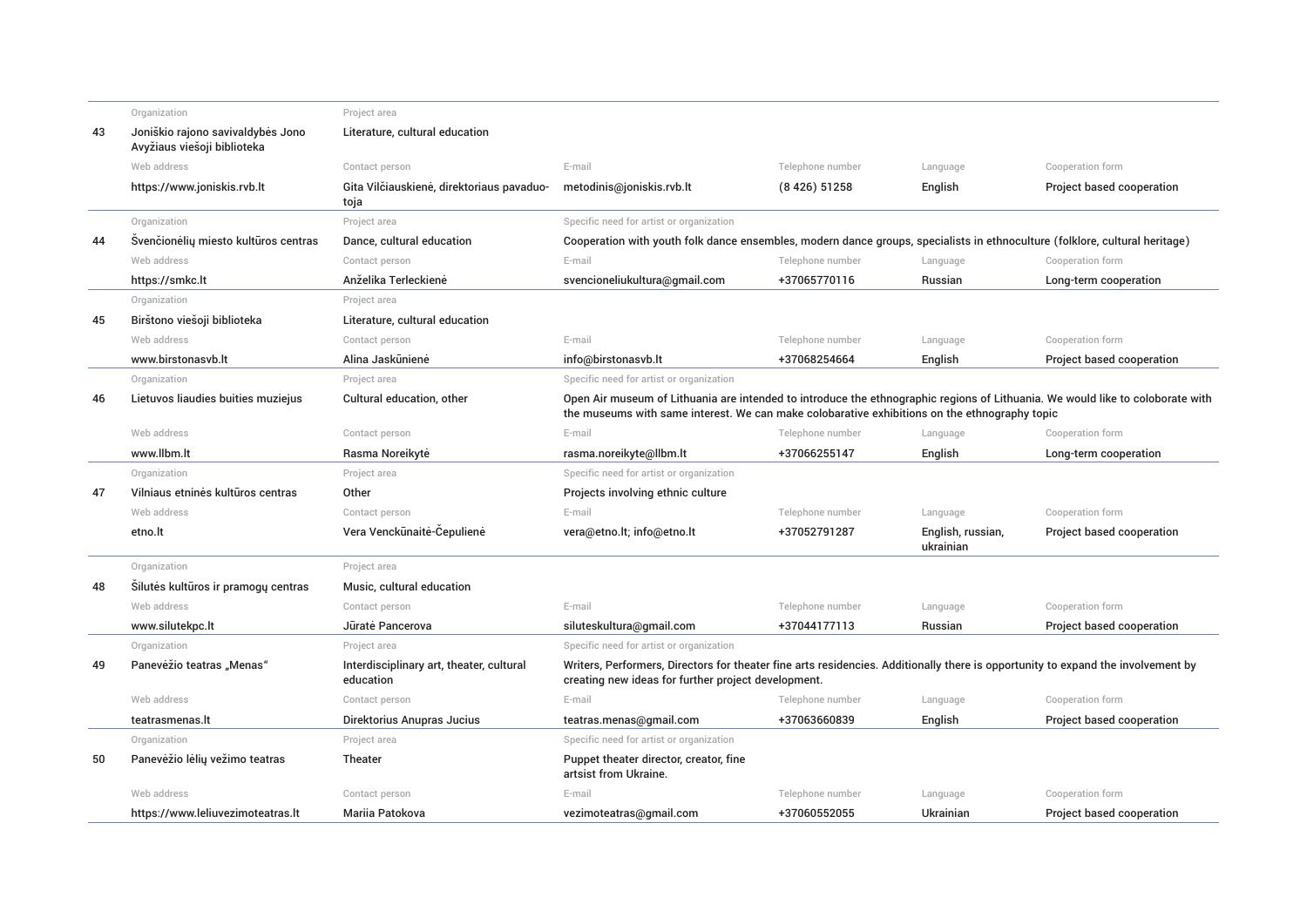|    | Organization                                                                 | Project area                                                                     | Specific need for artist or organization                                                                                                                                                   |                  |                              |                           |  |
|----|------------------------------------------------------------------------------|----------------------------------------------------------------------------------|--------------------------------------------------------------------------------------------------------------------------------------------------------------------------------------------|------------------|------------------------------|---------------------------|--|
| 51 | Sv. Kristoforo kamerinis orkestras                                           | Music                                                                            | Concerts                                                                                                                                                                                   |                  |                              |                           |  |
|    | Web address                                                                  | Contact person                                                                   | E-mail                                                                                                                                                                                     | Telephone number | Language                     | Cooperation form          |  |
|    | www.kristoforas.lt                                                           | Nerijus Masevičius                                                               | nerijus.masevicius@kristoforas.lt                                                                                                                                                          | +37068791128     | Russian                      | Project based cooperation |  |
|    | Organization                                                                 | Project area                                                                     | Specific need for artist or organization                                                                                                                                                   |                  |                              |                           |  |
| 52 | VšJ Dokumedija (NARA)                                                        | Photography, literature, interdisciplinary<br>art, other                         | We are looking for photographs and journalists who are working with various themes.<br>Our page is in Russian as well https://nara.lt/ru                                                   |                  |                              |                           |  |
|    | Web address                                                                  | Contact person                                                                   | E-mail                                                                                                                                                                                     | Telephone number | Language                     | Cooperation form          |  |
|    | https://nara.lt/lt                                                           | Gabrielė Janilionytė                                                             | gabriele@nara.lt                                                                                                                                                                           | +37060063562     | English, russian             | All types of cooperation  |  |
|    | Organization                                                                 | Project area                                                                     |                                                                                                                                                                                            |                  |                              |                           |  |
| 53 | VšĮ Mikroempatija                                                            | Architecture, photography, interdisciplin-<br>ary art, cultural education, other |                                                                                                                                                                                            |                  |                              |                           |  |
|    | Web address                                                                  | Contact person                                                                   | E-mail                                                                                                                                                                                     | Telephone number | Language                     | Cooperation form          |  |
|    | https://www.micro-empathy.com                                                | Gabriele                                                                         | gabriele@micro-empathy.com                                                                                                                                                                 | +37060063562     | English, russian,<br>swedish | All types of cooperation  |  |
|    | Organization                                                                 | Project area                                                                     |                                                                                                                                                                                            |                  |                              |                           |  |
| 54 | Lietuvos socialinis inovacijų klasteris<br>(LSIK)                            | Architecture, interdisciplinary art, cultural<br>education, other                |                                                                                                                                                                                            |                  |                              |                           |  |
|    | Web address                                                                  | Contact person                                                                   | E-mail                                                                                                                                                                                     | Telephone number | Language                     | Cooperation form          |  |
|    | https://www.lsik.lt/en                                                       | Gabriele                                                                         | gabrielej@lsik.lt                                                                                                                                                                          | +37060063562     | English, russian,<br>swedish | All types of cooperation  |  |
|    | Organization                                                                 | Project area                                                                     | Specific need for artist or organization                                                                                                                                                   |                  |                              |                           |  |
| 55 | ORGANUM koncerty sale                                                        | Music                                                                            | Professional classical musician                                                                                                                                                            |                  |                              |                           |  |
|    |                                                                              | Contact person                                                                   | E-mail                                                                                                                                                                                     | Telephone number | Language                     | Cooperation form          |  |
|    |                                                                              | Dalia Sverdiolienė   Rūta Zinkevičiūtė                                           | daliasverdioliene@qmail.com<br>infokoncertas@gmail.com                                                                                                                                     | +37068687510     | English                      | Project based cooperation |  |
|    | Organization                                                                 | Project area                                                                     | Specific need for artist or organization                                                                                                                                                   |                  |                              |                           |  |
| 56 | Utenos kraštotyros muziejaus padalinys<br>Tradicinių amatų centras "Svirnas" | Cultural education, other                                                        | Ukrainian traditional folk fine arts, ethnography, crafts.                                                                                                                                 |                  |                              |                           |  |
|    | Web address                                                                  | Contact person                                                                   | E-mail                                                                                                                                                                                     | Telephone number | Language                     | Cooperation form          |  |
|    | http://www.utenosmuziejus.lt                                                 | Dalia Urbonienė                                                                  | dalia.urboniene@utenosmuziejus.lt                                                                                                                                                          | +37068576092     | Russian                      | All types of cooperation  |  |
|    | Organization                                                                 | Project area                                                                     | Specific need for artist or organization                                                                                                                                                   |                  |                              |                           |  |
| 57 | VšJ "Inovatyvūs kūrybiniai projektai"                                        | Fine arts, other                                                                 | We are looking for street artists. Illustrators can also prepare sketches for street art or organizations that have worked with<br>street art festivals or street art / graffiti projects. |                  |                              |                           |  |
|    | Web address                                                                  | Contact person                                                                   | E-mail                                                                                                                                                                                     | Telephone number | Language                     | Cooperation form          |  |
|    | www.inoprojektai.lt                                                          | <b>Timotiejus Norvila</b>                                                        | timotiejus@gmail.com                                                                                                                                                                       | +37069959151     | English                      | Project based cooperation |  |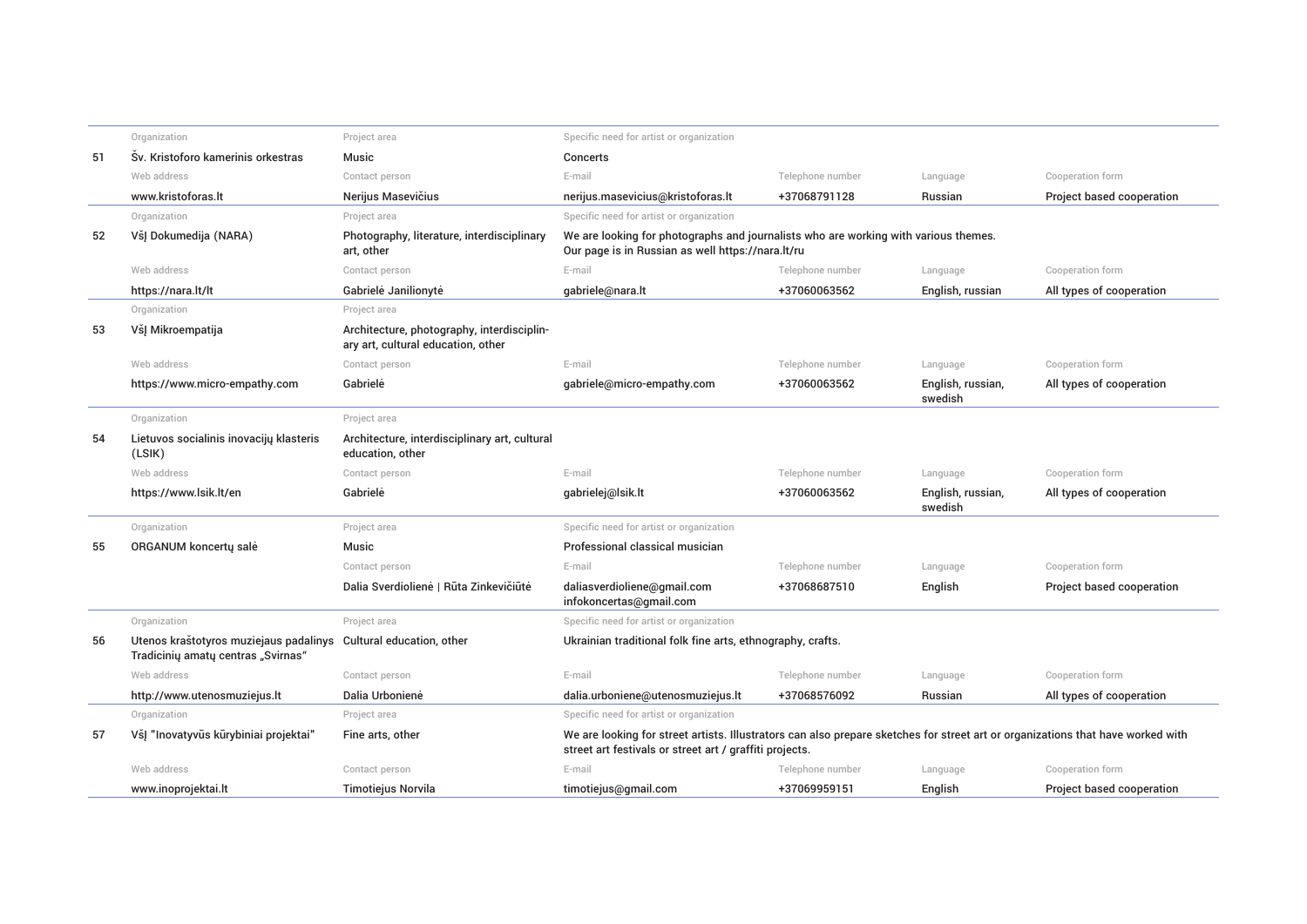|    | Organization                                           | Project area                                                                                 | Specific need for artist or organization                                                                                                                                                                                                                                                                                                                                                                                                                                                                 |                  |                  |                                            |
|----|--------------------------------------------------------|----------------------------------------------------------------------------------------------|----------------------------------------------------------------------------------------------------------------------------------------------------------------------------------------------------------------------------------------------------------------------------------------------------------------------------------------------------------------------------------------------------------------------------------------------------------------------------------------------------------|------------------|------------------|--------------------------------------------|
| 58 | VšJ "Orkestras NIKO"                                   | Music                                                                                        | We are looking for a young professional classical music performers, playing string instruments (violin, viola, cello, doublebass).                                                                                                                                                                                                                                                                                                                                                                       |                  |                  |                                            |
|    | Web address                                            | Contact person                                                                               | E-mail                                                                                                                                                                                                                                                                                                                                                                                                                                                                                                   | Telephone number | Language         | Cooperation form                           |
|    | www.nicomusic.eu                                       | <b>Irina Martos</b>                                                                          | info@nicomusic.eu                                                                                                                                                                                                                                                                                                                                                                                                                                                                                        | +37067463793     | English          | Project based cooperation                  |
|    | Organization                                           | Project area                                                                                 | Specific need for artist or organization                                                                                                                                                                                                                                                                                                                                                                                                                                                                 |                  |                  |                                            |
| 59 | Tauragės kultūros centras                              | Fine arts, photography, music, dance,<br>cultural education                                  | We are looking for partners for our future projects. We plan such activities as exhibitions of Ukrainian artists, performances of<br>Ukrainian dance and music groups in Taurage.                                                                                                                                                                                                                                                                                                                        |                  |                  |                                            |
|    | Web address                                            | Contact person                                                                               | E-mail                                                                                                                                                                                                                                                                                                                                                                                                                                                                                                   | Telephone number | Language         | Cooperation form                           |
|    | www.taurageskc.lt                                      | Virginijus Bfine artsušis                                                                    | direktorius.tkc@gmail.com                                                                                                                                                                                                                                                                                                                                                                                                                                                                                | +37061125244     | Russian          | Project based cooperation                  |
|    | Organization                                           | Project area                                                                                 | Specific need for artist or organization                                                                                                                                                                                                                                                                                                                                                                                                                                                                 |                  |                  |                                            |
| 60 | shishi                                                 | Music                                                                                        | We are looking for a wide variety of fine artsist to collaborate with. If you're a musician, we're open to create music together,<br>play gigs together, if you're a visual fine artsists, there's always a need of visual fine arts to go with our music, if you're a<br>lighting designer, we're always in need of a person to make our performance look even better. If you're a stylist or clothes<br>designer, we're always in need of something to look pretty. We're open and ready to cooperate. |                  |                  |                                            |
|    | Web address                                            | Contact person                                                                               | E-mail                                                                                                                                                                                                                                                                                                                                                                                                                                                                                                   | Telephone number | Language         | Cooperation form                           |
|    | https://www.facebook.com/shishiband                    |                                                                                              | istvan@monokey.org                                                                                                                                                                                                                                                                                                                                                                                                                                                                                       | +37068756603     | English          | Project based cooperation                  |
|    | Organization                                           | Project area                                                                                 |                                                                                                                                                                                                                                                                                                                                                                                                                                                                                                          |                  |                  |                                            |
| 61 | Mokyklų tobulinimo centras                             | Literature                                                                                   |                                                                                                                                                                                                                                                                                                                                                                                                                                                                                                          |                  |                  |                                            |
|    | Web address                                            | Contact person                                                                               | E-mail                                                                                                                                                                                                                                                                                                                                                                                                                                                                                                   | Telephone number | Language         | Cooperation form                           |
|    | www.vaikuzeme.lt                                       | Justinas Vancevičius                                                                         | labas@vaikuzeme.lt                                                                                                                                                                                                                                                                                                                                                                                                                                                                                       | +37061626966     | English, russian | Long-term and project based<br>cooperation |
|    | Organization                                           | Project area                                                                                 | Specific need for artist or organization                                                                                                                                                                                                                                                                                                                                                                                                                                                                 |                  |                  |                                            |
| 62 | VšJ Saulės muzika                                      | Music                                                                                        | We are searching world/folk music bands from Ukraine.                                                                                                                                                                                                                                                                                                                                                                                                                                                    |                  |                  |                                            |
|    | Web address                                            | Contact person                                                                               | E-mail                                                                                                                                                                                                                                                                                                                                                                                                                                                                                                   | Telephone number | Language         | Cooperation form                           |
|    | www.sauliuspetreikis.lt<br>www.ltinstrumentai.lt       | <b>Saulius Petreikis</b>                                                                     | info@spmuzika.com                                                                                                                                                                                                                                                                                                                                                                                                                                                                                        | +37067646907     | English          | Project based cooperation                  |
|    | Organization                                           | Project area                                                                                 | Specific need for artist or organization                                                                                                                                                                                                                                                                                                                                                                                                                                                                 |                  |                  |                                            |
| 63 | Literatūrinis A. Puškino muziejus<br>(Markučių dvaras) | Fine arts, literature, interdisciplinary art,<br>theater, cultural education                 | We're open for all offers                                                                                                                                                                                                                                                                                                                                                                                                                                                                                |                  |                  |                                            |
|    | Web address                                            | Contact person                                                                               | E-mail                                                                                                                                                                                                                                                                                                                                                                                                                                                                                                   | Telephone number | Language         | Cooperation form                           |
|    | www.puskinas.lt                                        | Ana Marija Mackevič                                                                          | lpmrenginiai@gmail.com                                                                                                                                                                                                                                                                                                                                                                                                                                                                                   | +37060513085     | Russian          | Long-term and project based<br>cooperation |
|    | Organization                                           | Project area                                                                                 |                                                                                                                                                                                                                                                                                                                                                                                                                                                                                                          |                  |                  |                                            |
| 64 | Marijos ir Jurgio Šlapelių namas-<br>muziejus          | Fine arts, photography, literature,<br>interdisciplinary art, theater, cultural<br>education |                                                                                                                                                                                                                                                                                                                                                                                                                                                                                                          |                  |                  |                                            |
|    | Web address                                            | Contact person                                                                               | E-mail                                                                                                                                                                                                                                                                                                                                                                                                                                                                                                   | Telephone number | Language         | Cooperation form                           |
|    | www.slapeliumuziejus.lt                                | <b>Kristijonas Siparis</b>                                                                   | slapeliumuziejus@gmail.com                                                                                                                                                                                                                                                                                                                                                                                                                                                                               | +37068983689     | English          | Long-term cooperation                      |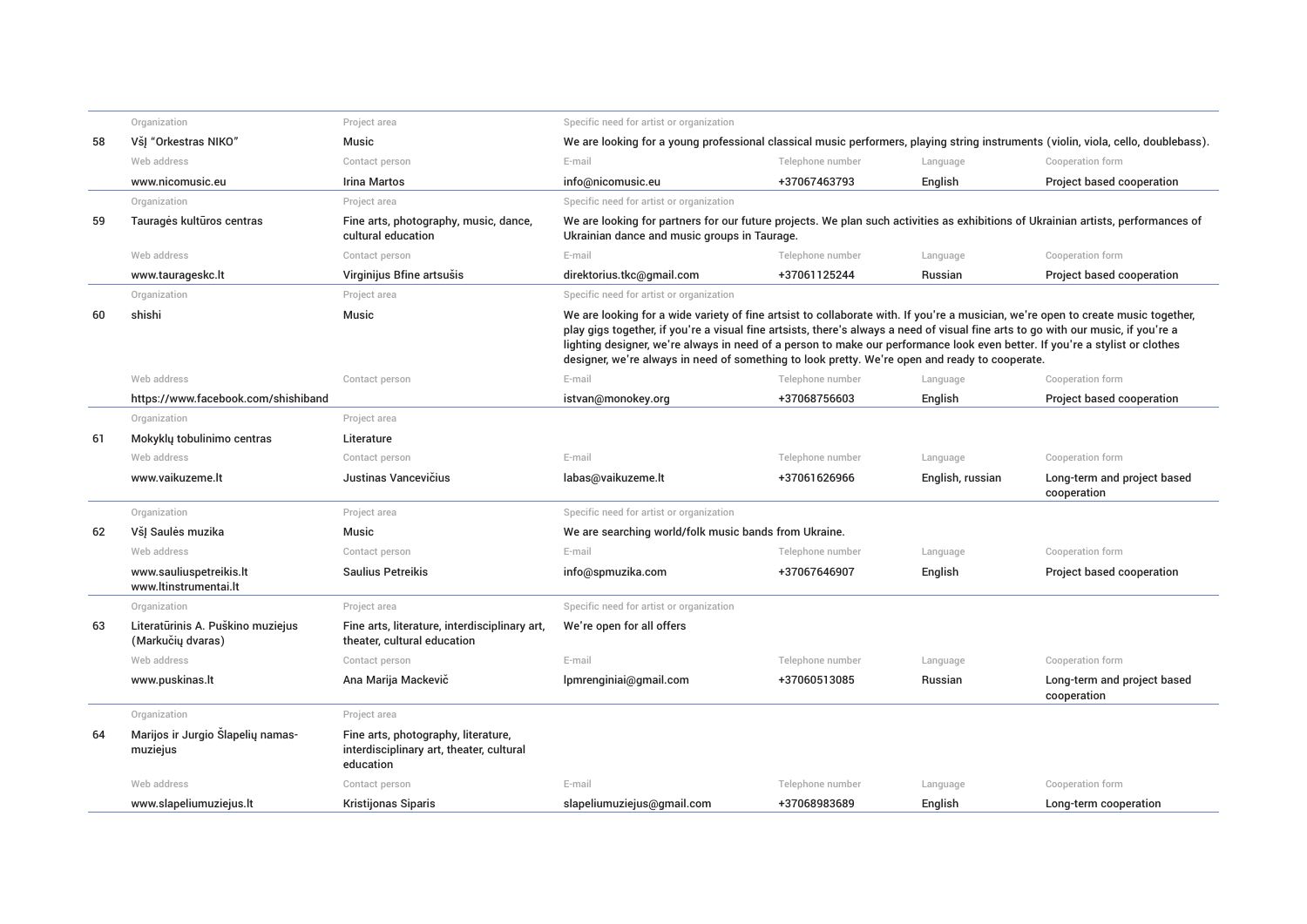|    | Organization                                        | Project area                                                 | Specific need for artist or organization                                                                                                                                                                                                                                                                                                                                                          |                              |                  |                           |
|----|-----------------------------------------------------|--------------------------------------------------------------|---------------------------------------------------------------------------------------------------------------------------------------------------------------------------------------------------------------------------------------------------------------------------------------------------------------------------------------------------------------------------------------------------|------------------------------|------------------|---------------------------|
| 65 | viešoji įstaiga "Menų spaustuvė"                    | Circus, dance, theater                                       | Meny spaustuve could invite professional Ukrainian fine artsists or fine artsist groups working in the performing fine artss<br>field who would like to develop their projects in contemporary circus, street theatre/fine artss in public space, contemporary<br>performing fine artss for a young audience. Meny spaustuve could suggest free access to the organization rehearsals spaces.     |                              |                  |                           |
|    | Web address                                         | Contact person                                               | E-mail                                                                                                                                                                                                                                                                                                                                                                                            | Telephone number             | Language         | Cooperation form          |
|    | www.menuspautuve.lt                                 | Jolita Balandytė                                             | jolita@menuspaustuve.lt                                                                                                                                                                                                                                                                                                                                                                           | +37069909556                 | Russian, english | Long-term cooperation     |
|    | Organization                                        | Project area                                                 | Specific need for artist or organization                                                                                                                                                                                                                                                                                                                                                          |                              |                  |                           |
| 66 | Elektrėnų savivaldybės viešoji<br>biblioteka        | Literature, music, other                                     | We would like to cooperate with libraries in Ukraine.                                                                                                                                                                                                                                                                                                                                             |                              |                  |                           |
|    | Web address                                         | Contact person                                               | E-mail                                                                                                                                                                                                                                                                                                                                                                                            | Telephone number             | Language         | Cooperation form          |
|    | https://www.elektrenai.mvb.lt/lt                    | Vaiva Šumskaitė                                              | komunikacija@esvb.lt                                                                                                                                                                                                                                                                                                                                                                              | +37068789172                 | English, russian | Project based cooperation |
|    | Organization                                        | Project area                                                 | Specific need for artist or organization                                                                                                                                                                                                                                                                                                                                                          |                              |                  |                           |
| 67 | Patyrimai                                           | Theater                                                      | Looking for a set designer for a theatre show                                                                                                                                                                                                                                                                                                                                                     |                              |                  |                           |
|    |                                                     | Contact person                                               | E-mail                                                                                                                                                                                                                                                                                                                                                                                            | Telephone number             | Language         | Cooperation form          |
|    |                                                     | Milda Al-Slamah                                              | sokolovaite@gmail.com                                                                                                                                                                                                                                                                                                                                                                             | +37067504714                 | English          | Project based cooperation |
|    | Organization                                        | Project area                                                 | Specific need for artist or organization                                                                                                                                                                                                                                                                                                                                                          |                              |                  |                           |
| 68 | Plastinės dramos teatriukas                         | <b>Theater</b>                                               | Communication, change of fine arts, improvement                                                                                                                                                                                                                                                                                                                                                   |                              |                  |                           |
|    | Web address                                         | Contact person                                               | E-mail                                                                                                                                                                                                                                                                                                                                                                                            | Telephone number             | Language         | Cooperation form          |
|    | https://www.facebook.com/<br>Pantomimosatlikeja     | Virgis Bortkevičius                                          | virgisbs@gmail.com                                                                                                                                                                                                                                                                                                                                                                                | +37061235653                 | Russian          | Project based cooperation |
|    | Organization                                        | Project area                                                 | Specific need for artist or organization                                                                                                                                                                                                                                                                                                                                                          |                              |                  |                           |
| 69 | Vilniaus miesto savivaldybės centrinė<br>biblioteka | <b>Cultural education</b>                                    | We have partners in Kiev (Lesia Ukrainka public library) and would like to prolong partnership but also we are open for propos-<br>als of NGO's or libraries                                                                                                                                                                                                                                      |                              |                  |                           |
|    | Web address                                         | Contact person                                               | E-mail                                                                                                                                                                                                                                                                                                                                                                                            | Telephone number             | Language         | Cooperation form          |
|    | www.vcb.lt                                          | Simona Žilienė                                               | simona.ziliene@vcb.lt                                                                                                                                                                                                                                                                                                                                                                             | +37069822254                 | Russian          | Long-term cooperation     |
|    | Organization                                        | Project area                                                 |                                                                                                                                                                                                                                                                                                                                                                                                   |                              |                  |                           |
| 70 | Stalo teatras                                       | Music, interdisciplinary art, theater,<br>cultural education |                                                                                                                                                                                                                                                                                                                                                                                                   |                              |                  |                           |
|    | Web address                                         | Contact person                                               | E-mail                                                                                                                                                                                                                                                                                                                                                                                            | Telephone number             | Language         | Cooperation form          |
|    | www.staloteatras.lt                                 | Snieguolė Dikčiūtė                                           | sniegamuza@gmail.com                                                                                                                                                                                                                                                                                                                                                                              | +37068319477<br>+37069802833 | English          | Project based cooperation |
|    | Organization                                        | Project area                                                 | Specific need for artist or organization                                                                                                                                                                                                                                                                                                                                                          |                              |                  |                           |
| 71 | VšJ Klaipėdos lėlių teatras                         | Interdisciplinary art, theater, cultural<br>education        | Klaipeda Puppet Theater welcomes: individual puppetreers (directors, designers, producers) who would initiate puppet theatre<br>projects themselves or express a desire to pfine artsicipate in the activities of Klaipėda Puppet Theater: puppets making,<br>education, exhibitions. Puppet theaters or toups from Ukraine who would like to perform on the stage of Klaipėda Puppet<br>Theater. |                              |                  |                           |
|    | Web address                                         | Contact person                                               | E-mail                                                                                                                                                                                                                                                                                                                                                                                            | Telephone number             | Language         | Cooperation form          |
|    | www.klaipedosleliuteatras.lt                        | Aušra Juknevičienė                                           | klaipedosleles@qmail.com                                                                                                                                                                                                                                                                                                                                                                          | +37061529524                 | Russian          | Project based cooperation |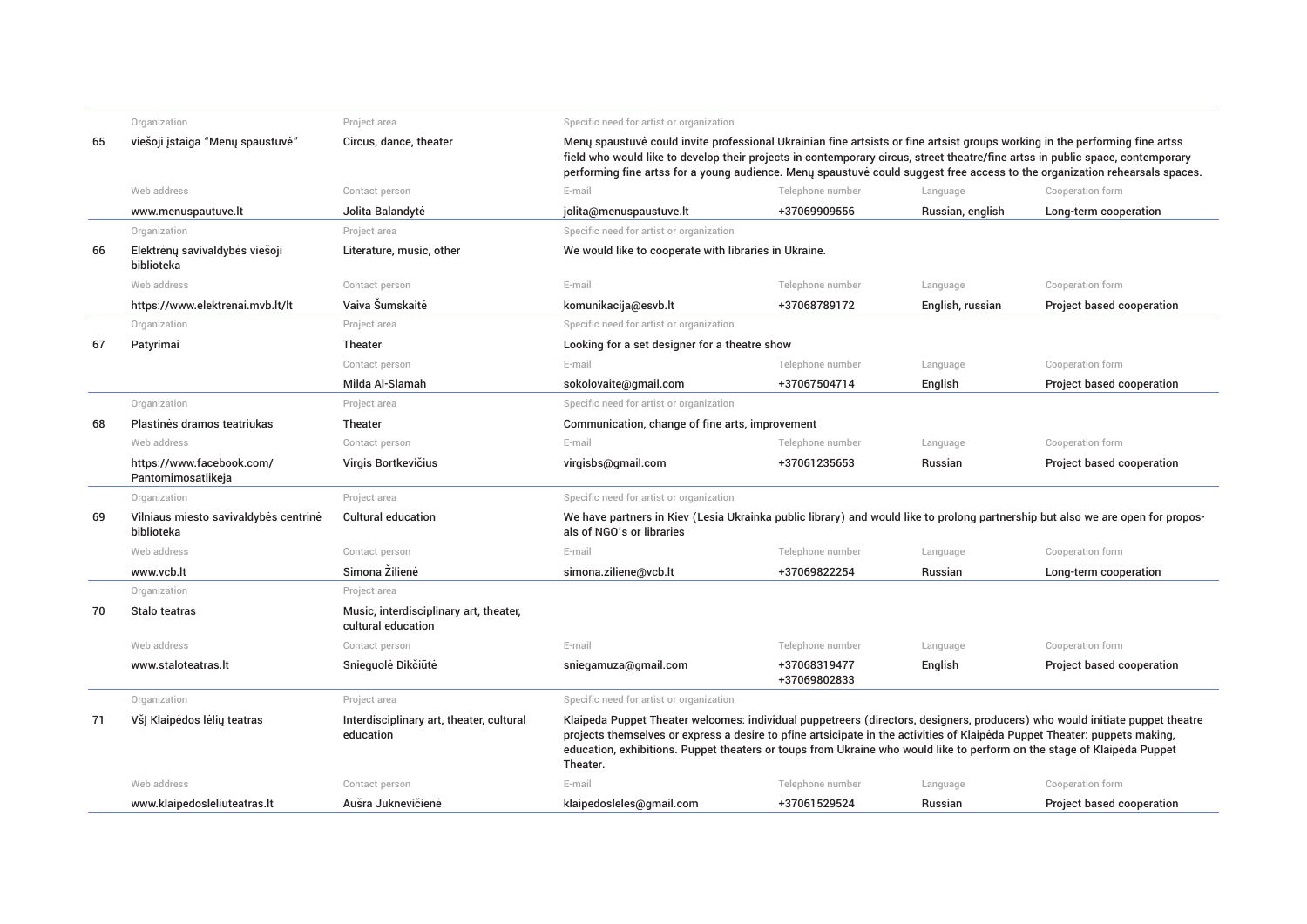| Kultūros infrastruktūros centras - FIXUS Other<br>FIXUS Mobilis works in the field of preventive maintenance of cultural heritage. The cooperation could be based on experience<br>72<br>exchange and practical help to conserve or temporary fix / cover / maintain damaged or abandoned cultural heritage buildings<br><b>Mobilis</b><br>and structures until further conservation works. Heritage professionals (architects, engineers, craftsmen etc.) can be invited<br>to learn from Lithuanian experience and FIXUS Mobilis teams could come to Ukraine in cooperation with heritage/cultural<br>organisation that is reponsible or willing to contribute to maintenance of heritage buildings and provide some help on site at the<br>same time passing experience to local heritage professionals and owners. The goal is to fix small issues (e.g. holes in a roof)<br>using permanent or temporary solutions (e.g. temporary roofing, adhesives etc) to prevent long lasting damage and the loss of<br>authenticity.<br>Web address<br>E-mail<br>Telephone number<br>Language<br>Cooperation form<br>Contact person<br>Viltė Janušauskaitė<br>www.fixusmobilis.lt<br>vilte@fixusmobilis.lt<br>+37062650739<br>English, russian<br>Long-term and project based<br>www.kulturosic.lt<br>vilte.janusauskaite@kulturosic.lt<br>cooperation<br>Project area<br>Specific need for artist or organization<br>Organization<br>73<br>BJ Klaipėdos dramos teatras<br>Theater<br>Hello, we are organizing international theater festival TheATRIUM, which takes place in Klaipėda on June 2022. We would like to<br>include any Ukrainian performance to our programme. Please let us know about You!<br>Web address<br>E-mail<br>Telephone number<br>Cooperation form<br>Contact person<br>Language<br>Kristina Žiogaitė<br>kristina@kldt.lt<br>+37065907933<br>https://kdt.lt<br>English<br>Pfine artsicipation in internation-<br>al theatre festival "TheATRIUM"<br>Organization<br>Project area<br>74<br>Nacionalinis Kauno dramos teatras<br>Theater<br>Web address<br>E-mail<br>Telephone number<br>Cooperation form<br>Contact person<br>Language<br>Lina Zemkauskienė<br>+3706857488<br>Russian<br>Project based cooperation<br>dramosteatras.lt<br>personalas@dramosteatras.lt<br>Specific need for artist or organization<br>Project area<br>Organization<br>Kražių Motiejaus Kazimiero Sarbievijaus Cultural education, other<br>We are waiting for all fine artsists and organizations which are promoting ethnographic culture.<br>75<br>kultūros centras<br>Web address<br>E-mail<br>Contact person<br>Telephone number<br>Cooperation form<br>Language<br>Simona Sarauskienė<br>+37067498827<br>English<br>Project based cooperation<br>http://www.kraziai.lt<br>simona.sarauskiene@gmail.com<br>Specific need for artist or organization<br>Project area<br>Organization<br>Panevėžio apskrities Gabrielės<br>76<br>Cultural education, other<br>For the fine artsists and representatives of creative activity we can provide spaces for exhibitions and events of presentation of<br>Petkevičaitės-Bitės viešoji biblioteka<br>their works. We can cooperate in all areas of library activities: organising qualification and exchange of good practice events,<br>conferences, developing joint projects for various target groups; providing informal education for children and young people,<br>applying storytelling fine arts methods; organising joint reading promotion campaigns, reading festivals; organising creative-<br>bibliotherapy classes, etc.<br>Web address<br>E-mail<br>Telephone number<br>Cooperation form<br>Contact person<br>Language<br>Audronė Palionienė<br>audrone.palioniene@pavb.lt<br>https://www.pavb.lt<br>+37066561348<br>Russian, english<br>Long-term and project based<br>cooperation<br>Organization<br>Project area<br>VSI Kultūros žibintas<br>77<br>Music, interdisciplinary art<br>Contact person<br>E-mail<br>Telephone number<br>Cooperation form<br>Language<br>Milda Januševičiūtė<br>+37067555643<br>English<br>Project based cooperation<br>milda.jn@gmail.com | Organization | Project area | Specific need for artist or organization |  |  |  |  |  |
|--------------------------------------------------------------------------------------------------------------------------------------------------------------------------------------------------------------------------------------------------------------------------------------------------------------------------------------------------------------------------------------------------------------------------------------------------------------------------------------------------------------------------------------------------------------------------------------------------------------------------------------------------------------------------------------------------------------------------------------------------------------------------------------------------------------------------------------------------------------------------------------------------------------------------------------------------------------------------------------------------------------------------------------------------------------------------------------------------------------------------------------------------------------------------------------------------------------------------------------------------------------------------------------------------------------------------------------------------------------------------------------------------------------------------------------------------------------------------------------------------------------------------------------------------------------------------------------------------------------------------------------------------------------------------------------------------------------------------------------------------------------------------------------------------------------------------------------------------------------------------------------------------------------------------------------------------------------------------------------------------------------------------------------------------------------------------------------------------------------------------------------------------------------------------------------------------------------------------------------------------------------------------------------------------------------------------------------------------------------------------------------------------------------------------------------------------------------------------------------------------------------------------------------------------------------------------------------------------------------------------------------------------------------------------------------------------------------------------------------------------------------------------------------------------------------------------------------------------------------------------------------------------------------------------------------------------------------------------------------------------------------------------------------------------------------------------------------------------------------------------------------------------------------------------------------------------------------------------------------------------------------------------------------------------------------------------------------------------------------------------------------------------------------------------------------------------------------------------------------------------------------------------------------------------------------------------------------------------------------------------------------------------------------------------------------------------------------------------------------------------------------------------------------------------------------------------------------------------------------------------------------------------------------------------------------------------------------------------------------------------------------------------------------------------------------------------------------------------------------------------------------|--------------|--------------|------------------------------------------|--|--|--|--|--|
|                                                                                                                                                                                                                                                                                                                                                                                                                                                                                                                                                                                                                                                                                                                                                                                                                                                                                                                                                                                                                                                                                                                                                                                                                                                                                                                                                                                                                                                                                                                                                                                                                                                                                                                                                                                                                                                                                                                                                                                                                                                                                                                                                                                                                                                                                                                                                                                                                                                                                                                                                                                                                                                                                                                                                                                                                                                                                                                                                                                                                                                                                                                                                                                                                                                                                                                                                                                                                                                                                                                                                                                                                                                                                                                                                                                                                                                                                                                                                                                                                                                                                                                                      |              |              |                                          |  |  |  |  |  |
|                                                                                                                                                                                                                                                                                                                                                                                                                                                                                                                                                                                                                                                                                                                                                                                                                                                                                                                                                                                                                                                                                                                                                                                                                                                                                                                                                                                                                                                                                                                                                                                                                                                                                                                                                                                                                                                                                                                                                                                                                                                                                                                                                                                                                                                                                                                                                                                                                                                                                                                                                                                                                                                                                                                                                                                                                                                                                                                                                                                                                                                                                                                                                                                                                                                                                                                                                                                                                                                                                                                                                                                                                                                                                                                                                                                                                                                                                                                                                                                                                                                                                                                                      |              |              |                                          |  |  |  |  |  |
|                                                                                                                                                                                                                                                                                                                                                                                                                                                                                                                                                                                                                                                                                                                                                                                                                                                                                                                                                                                                                                                                                                                                                                                                                                                                                                                                                                                                                                                                                                                                                                                                                                                                                                                                                                                                                                                                                                                                                                                                                                                                                                                                                                                                                                                                                                                                                                                                                                                                                                                                                                                                                                                                                                                                                                                                                                                                                                                                                                                                                                                                                                                                                                                                                                                                                                                                                                                                                                                                                                                                                                                                                                                                                                                                                                                                                                                                                                                                                                                                                                                                                                                                      |              |              |                                          |  |  |  |  |  |
|                                                                                                                                                                                                                                                                                                                                                                                                                                                                                                                                                                                                                                                                                                                                                                                                                                                                                                                                                                                                                                                                                                                                                                                                                                                                                                                                                                                                                                                                                                                                                                                                                                                                                                                                                                                                                                                                                                                                                                                                                                                                                                                                                                                                                                                                                                                                                                                                                                                                                                                                                                                                                                                                                                                                                                                                                                                                                                                                                                                                                                                                                                                                                                                                                                                                                                                                                                                                                                                                                                                                                                                                                                                                                                                                                                                                                                                                                                                                                                                                                                                                                                                                      |              |              |                                          |  |  |  |  |  |
|                                                                                                                                                                                                                                                                                                                                                                                                                                                                                                                                                                                                                                                                                                                                                                                                                                                                                                                                                                                                                                                                                                                                                                                                                                                                                                                                                                                                                                                                                                                                                                                                                                                                                                                                                                                                                                                                                                                                                                                                                                                                                                                                                                                                                                                                                                                                                                                                                                                                                                                                                                                                                                                                                                                                                                                                                                                                                                                                                                                                                                                                                                                                                                                                                                                                                                                                                                                                                                                                                                                                                                                                                                                                                                                                                                                                                                                                                                                                                                                                                                                                                                                                      |              |              |                                          |  |  |  |  |  |
|                                                                                                                                                                                                                                                                                                                                                                                                                                                                                                                                                                                                                                                                                                                                                                                                                                                                                                                                                                                                                                                                                                                                                                                                                                                                                                                                                                                                                                                                                                                                                                                                                                                                                                                                                                                                                                                                                                                                                                                                                                                                                                                                                                                                                                                                                                                                                                                                                                                                                                                                                                                                                                                                                                                                                                                                                                                                                                                                                                                                                                                                                                                                                                                                                                                                                                                                                                                                                                                                                                                                                                                                                                                                                                                                                                                                                                                                                                                                                                                                                                                                                                                                      |              |              |                                          |  |  |  |  |  |
|                                                                                                                                                                                                                                                                                                                                                                                                                                                                                                                                                                                                                                                                                                                                                                                                                                                                                                                                                                                                                                                                                                                                                                                                                                                                                                                                                                                                                                                                                                                                                                                                                                                                                                                                                                                                                                                                                                                                                                                                                                                                                                                                                                                                                                                                                                                                                                                                                                                                                                                                                                                                                                                                                                                                                                                                                                                                                                                                                                                                                                                                                                                                                                                                                                                                                                                                                                                                                                                                                                                                                                                                                                                                                                                                                                                                                                                                                                                                                                                                                                                                                                                                      |              |              |                                          |  |  |  |  |  |
|                                                                                                                                                                                                                                                                                                                                                                                                                                                                                                                                                                                                                                                                                                                                                                                                                                                                                                                                                                                                                                                                                                                                                                                                                                                                                                                                                                                                                                                                                                                                                                                                                                                                                                                                                                                                                                                                                                                                                                                                                                                                                                                                                                                                                                                                                                                                                                                                                                                                                                                                                                                                                                                                                                                                                                                                                                                                                                                                                                                                                                                                                                                                                                                                                                                                                                                                                                                                                                                                                                                                                                                                                                                                                                                                                                                                                                                                                                                                                                                                                                                                                                                                      |              |              |                                          |  |  |  |  |  |
|                                                                                                                                                                                                                                                                                                                                                                                                                                                                                                                                                                                                                                                                                                                                                                                                                                                                                                                                                                                                                                                                                                                                                                                                                                                                                                                                                                                                                                                                                                                                                                                                                                                                                                                                                                                                                                                                                                                                                                                                                                                                                                                                                                                                                                                                                                                                                                                                                                                                                                                                                                                                                                                                                                                                                                                                                                                                                                                                                                                                                                                                                                                                                                                                                                                                                                                                                                                                                                                                                                                                                                                                                                                                                                                                                                                                                                                                                                                                                                                                                                                                                                                                      |              |              |                                          |  |  |  |  |  |
|                                                                                                                                                                                                                                                                                                                                                                                                                                                                                                                                                                                                                                                                                                                                                                                                                                                                                                                                                                                                                                                                                                                                                                                                                                                                                                                                                                                                                                                                                                                                                                                                                                                                                                                                                                                                                                                                                                                                                                                                                                                                                                                                                                                                                                                                                                                                                                                                                                                                                                                                                                                                                                                                                                                                                                                                                                                                                                                                                                                                                                                                                                                                                                                                                                                                                                                                                                                                                                                                                                                                                                                                                                                                                                                                                                                                                                                                                                                                                                                                                                                                                                                                      |              |              |                                          |  |  |  |  |  |
|                                                                                                                                                                                                                                                                                                                                                                                                                                                                                                                                                                                                                                                                                                                                                                                                                                                                                                                                                                                                                                                                                                                                                                                                                                                                                                                                                                                                                                                                                                                                                                                                                                                                                                                                                                                                                                                                                                                                                                                                                                                                                                                                                                                                                                                                                                                                                                                                                                                                                                                                                                                                                                                                                                                                                                                                                                                                                                                                                                                                                                                                                                                                                                                                                                                                                                                                                                                                                                                                                                                                                                                                                                                                                                                                                                                                                                                                                                                                                                                                                                                                                                                                      |              |              |                                          |  |  |  |  |  |
|                                                                                                                                                                                                                                                                                                                                                                                                                                                                                                                                                                                                                                                                                                                                                                                                                                                                                                                                                                                                                                                                                                                                                                                                                                                                                                                                                                                                                                                                                                                                                                                                                                                                                                                                                                                                                                                                                                                                                                                                                                                                                                                                                                                                                                                                                                                                                                                                                                                                                                                                                                                                                                                                                                                                                                                                                                                                                                                                                                                                                                                                                                                                                                                                                                                                                                                                                                                                                                                                                                                                                                                                                                                                                                                                                                                                                                                                                                                                                                                                                                                                                                                                      |              |              |                                          |  |  |  |  |  |
|                                                                                                                                                                                                                                                                                                                                                                                                                                                                                                                                                                                                                                                                                                                                                                                                                                                                                                                                                                                                                                                                                                                                                                                                                                                                                                                                                                                                                                                                                                                                                                                                                                                                                                                                                                                                                                                                                                                                                                                                                                                                                                                                                                                                                                                                                                                                                                                                                                                                                                                                                                                                                                                                                                                                                                                                                                                                                                                                                                                                                                                                                                                                                                                                                                                                                                                                                                                                                                                                                                                                                                                                                                                                                                                                                                                                                                                                                                                                                                                                                                                                                                                                      |              |              |                                          |  |  |  |  |  |
|                                                                                                                                                                                                                                                                                                                                                                                                                                                                                                                                                                                                                                                                                                                                                                                                                                                                                                                                                                                                                                                                                                                                                                                                                                                                                                                                                                                                                                                                                                                                                                                                                                                                                                                                                                                                                                                                                                                                                                                                                                                                                                                                                                                                                                                                                                                                                                                                                                                                                                                                                                                                                                                                                                                                                                                                                                                                                                                                                                                                                                                                                                                                                                                                                                                                                                                                                                                                                                                                                                                                                                                                                                                                                                                                                                                                                                                                                                                                                                                                                                                                                                                                      |              |              |                                          |  |  |  |  |  |
|                                                                                                                                                                                                                                                                                                                                                                                                                                                                                                                                                                                                                                                                                                                                                                                                                                                                                                                                                                                                                                                                                                                                                                                                                                                                                                                                                                                                                                                                                                                                                                                                                                                                                                                                                                                                                                                                                                                                                                                                                                                                                                                                                                                                                                                                                                                                                                                                                                                                                                                                                                                                                                                                                                                                                                                                                                                                                                                                                                                                                                                                                                                                                                                                                                                                                                                                                                                                                                                                                                                                                                                                                                                                                                                                                                                                                                                                                                                                                                                                                                                                                                                                      |              |              |                                          |  |  |  |  |  |
|                                                                                                                                                                                                                                                                                                                                                                                                                                                                                                                                                                                                                                                                                                                                                                                                                                                                                                                                                                                                                                                                                                                                                                                                                                                                                                                                                                                                                                                                                                                                                                                                                                                                                                                                                                                                                                                                                                                                                                                                                                                                                                                                                                                                                                                                                                                                                                                                                                                                                                                                                                                                                                                                                                                                                                                                                                                                                                                                                                                                                                                                                                                                                                                                                                                                                                                                                                                                                                                                                                                                                                                                                                                                                                                                                                                                                                                                                                                                                                                                                                                                                                                                      |              |              |                                          |  |  |  |  |  |
|                                                                                                                                                                                                                                                                                                                                                                                                                                                                                                                                                                                                                                                                                                                                                                                                                                                                                                                                                                                                                                                                                                                                                                                                                                                                                                                                                                                                                                                                                                                                                                                                                                                                                                                                                                                                                                                                                                                                                                                                                                                                                                                                                                                                                                                                                                                                                                                                                                                                                                                                                                                                                                                                                                                                                                                                                                                                                                                                                                                                                                                                                                                                                                                                                                                                                                                                                                                                                                                                                                                                                                                                                                                                                                                                                                                                                                                                                                                                                                                                                                                                                                                                      |              |              |                                          |  |  |  |  |  |
|                                                                                                                                                                                                                                                                                                                                                                                                                                                                                                                                                                                                                                                                                                                                                                                                                                                                                                                                                                                                                                                                                                                                                                                                                                                                                                                                                                                                                                                                                                                                                                                                                                                                                                                                                                                                                                                                                                                                                                                                                                                                                                                                                                                                                                                                                                                                                                                                                                                                                                                                                                                                                                                                                                                                                                                                                                                                                                                                                                                                                                                                                                                                                                                                                                                                                                                                                                                                                                                                                                                                                                                                                                                                                                                                                                                                                                                                                                                                                                                                                                                                                                                                      |              |              |                                          |  |  |  |  |  |
|                                                                                                                                                                                                                                                                                                                                                                                                                                                                                                                                                                                                                                                                                                                                                                                                                                                                                                                                                                                                                                                                                                                                                                                                                                                                                                                                                                                                                                                                                                                                                                                                                                                                                                                                                                                                                                                                                                                                                                                                                                                                                                                                                                                                                                                                                                                                                                                                                                                                                                                                                                                                                                                                                                                                                                                                                                                                                                                                                                                                                                                                                                                                                                                                                                                                                                                                                                                                                                                                                                                                                                                                                                                                                                                                                                                                                                                                                                                                                                                                                                                                                                                                      |              |              |                                          |  |  |  |  |  |
|                                                                                                                                                                                                                                                                                                                                                                                                                                                                                                                                                                                                                                                                                                                                                                                                                                                                                                                                                                                                                                                                                                                                                                                                                                                                                                                                                                                                                                                                                                                                                                                                                                                                                                                                                                                                                                                                                                                                                                                                                                                                                                                                                                                                                                                                                                                                                                                                                                                                                                                                                                                                                                                                                                                                                                                                                                                                                                                                                                                                                                                                                                                                                                                                                                                                                                                                                                                                                                                                                                                                                                                                                                                                                                                                                                                                                                                                                                                                                                                                                                                                                                                                      |              |              |                                          |  |  |  |  |  |
|                                                                                                                                                                                                                                                                                                                                                                                                                                                                                                                                                                                                                                                                                                                                                                                                                                                                                                                                                                                                                                                                                                                                                                                                                                                                                                                                                                                                                                                                                                                                                                                                                                                                                                                                                                                                                                                                                                                                                                                                                                                                                                                                                                                                                                                                                                                                                                                                                                                                                                                                                                                                                                                                                                                                                                                                                                                                                                                                                                                                                                                                                                                                                                                                                                                                                                                                                                                                                                                                                                                                                                                                                                                                                                                                                                                                                                                                                                                                                                                                                                                                                                                                      |              |              |                                          |  |  |  |  |  |
|                                                                                                                                                                                                                                                                                                                                                                                                                                                                                                                                                                                                                                                                                                                                                                                                                                                                                                                                                                                                                                                                                                                                                                                                                                                                                                                                                                                                                                                                                                                                                                                                                                                                                                                                                                                                                                                                                                                                                                                                                                                                                                                                                                                                                                                                                                                                                                                                                                                                                                                                                                                                                                                                                                                                                                                                                                                                                                                                                                                                                                                                                                                                                                                                                                                                                                                                                                                                                                                                                                                                                                                                                                                                                                                                                                                                                                                                                                                                                                                                                                                                                                                                      |              |              |                                          |  |  |  |  |  |
|                                                                                                                                                                                                                                                                                                                                                                                                                                                                                                                                                                                                                                                                                                                                                                                                                                                                                                                                                                                                                                                                                                                                                                                                                                                                                                                                                                                                                                                                                                                                                                                                                                                                                                                                                                                                                                                                                                                                                                                                                                                                                                                                                                                                                                                                                                                                                                                                                                                                                                                                                                                                                                                                                                                                                                                                                                                                                                                                                                                                                                                                                                                                                                                                                                                                                                                                                                                                                                                                                                                                                                                                                                                                                                                                                                                                                                                                                                                                                                                                                                                                                                                                      |              |              |                                          |  |  |  |  |  |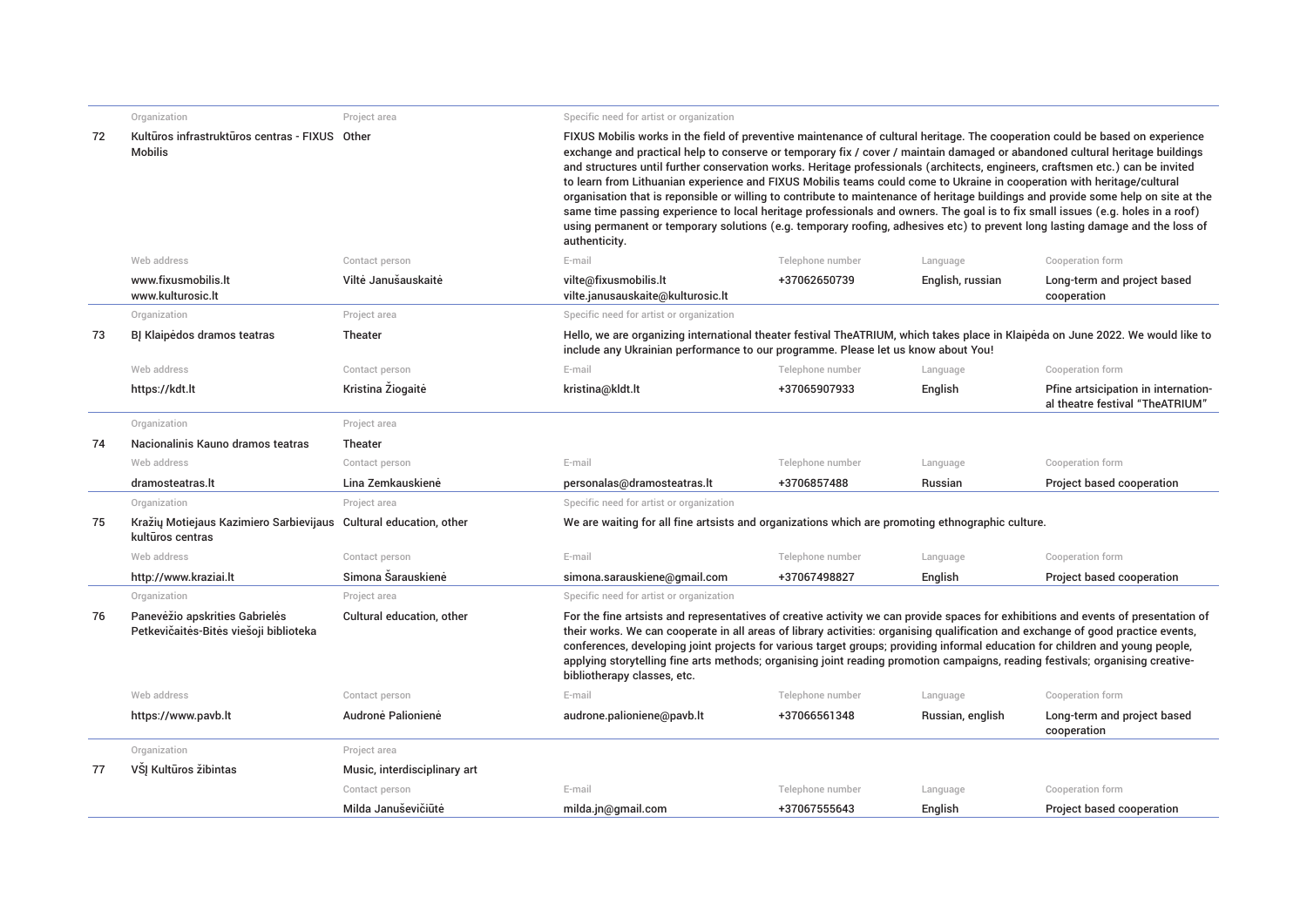|    | Organization                                   | Project area                                                          | Specific need for artist or organization                                                                                                                                                                                                                                                                                                                             |                  |                  |                                                                            |
|----|------------------------------------------------|-----------------------------------------------------------------------|----------------------------------------------------------------------------------------------------------------------------------------------------------------------------------------------------------------------------------------------------------------------------------------------------------------------------------------------------------------------|------------------|------------------|----------------------------------------------------------------------------|
| 78 | Anykščių Jurzdiko bendruomenė                  | Other                                                                 | Seeking Ukrainian fine artsists, curators, writers, researchers and / or performers to spend a week in Simoniy forest with<br>Lithuanian fine artsists and co-create an Anyksciai Forest Festival event at the end of the residency (August 2022).                                                                                                                   |                  |                  |                                                                            |
|    | Web address                                    | Contact person                                                        | E-mail                                                                                                                                                                                                                                                                                                                                                               | Telephone number | Language         | Cooperation form                                                           |
|    | miskofestivalis.lt                             | Simona Vaitkutė                                                       | miskofestivalis@qmail.com, svaitkute@ +37067785708<br>yahoo.com                                                                                                                                                                                                                                                                                                      |                  | English          | Pfine artsicipation in the creative<br>residence of "Miškas" festival      |
|    | Organization                                   | Project area                                                          |                                                                                                                                                                                                                                                                                                                                                                      |                  |                  |                                                                            |
| 79 | <b>Kosmos Theatre</b>                          | Music, interdisciplinary art, theater, other                          |                                                                                                                                                                                                                                                                                                                                                                      |                  |                  |                                                                            |
|    | Web address                                    | Contact person                                                        | E-mail                                                                                                                                                                                                                                                                                                                                                               | Telephone number | Language         | Cooperation form                                                           |
|    | www.kosmostheatre.com                          | <b>Darius Vizbaras</b>                                                | Darius@kosmostheatre.com                                                                                                                                                                                                                                                                                                                                             | +37069249873     | English          | Project based cooperation                                                  |
|    | Organization                                   | Project area                                                          | Specific need for artist or organization                                                                                                                                                                                                                                                                                                                             |                  |                  |                                                                            |
| 80 | Valstybinis Siaulių dramos teatras             | Theater, cultural education                                           | Creators and performers of drama theatre (theatre directors, costume designers, set designers, communication specialists,<br>theatre educators)                                                                                                                                                                                                                      |                  |                  |                                                                            |
|    | Web address                                    | Contact person                                                        | E-mail                                                                                                                                                                                                                                                                                                                                                               | Telephone number | Language         | Cooperation form                                                           |
|    | www.ysdt.lt                                    | Aurimas Žvinys                                                        | aurimas.zvinys@vsdt.lt                                                                                                                                                                                                                                                                                                                                               | +37068265961     | Russian          | Project based cooperation                                                  |
|    | Organization                                   | Project area                                                          | Specific need for artist or organization                                                                                                                                                                                                                                                                                                                             |                  |                  |                                                                            |
| 81 | Lietuvos teatro, muzikos ir kino muz-<br>iejus | <b>Cultural education</b>                                             | We would like to cooperate in exchanging exhibitions, films screenings, representation of Lithuanian cultural heritage in cinema,<br>theatre and music in Ukraine and representation of Ukrainian theatre, music and cinema history in Lithuania.                                                                                                                    |                  |                  |                                                                            |
|    | Web address                                    | Contact person                                                        | E-mail                                                                                                                                                                                                                                                                                                                                                               | Telephone number | Language         | Cooperation form                                                           |
|    | www.ltmkm.lt                                   | Auksė Kapočiūtė-Vaitkuvienė                                           | aukse.kapociute@ltmkm.lt                                                                                                                                                                                                                                                                                                                                             | +37061548070     | English          | Long-term cooperation                                                      |
|    | Organization                                   | Project area                                                          | Specific need for artist or organization                                                                                                                                                                                                                                                                                                                             |                  |                  |                                                                            |
| 82 | Viešoji įstaiga "Meno forma"                   | <b>Fine arts</b>                                                      | Public institution "Meno forma" (fine arts Form) is the organizer of International Watercolour Biennial "Baltic Bridges", which<br>will be held for the 9th this year in Kaunas and other places in Lithuania, and invites Ukrainian watercolour painters, curators,<br>fine arts critics to pfine artsicipate in the program and events of this year biennial.      |                  |                  |                                                                            |
|    |                                                | Contact person                                                        | E-mail                                                                                                                                                                                                                                                                                                                                                               | Telephone number | Language         | Cooperation form                                                           |
|    |                                                | Eugenijus Nalevaika                                                   | galerijamf@gmail.com                                                                                                                                                                                                                                                                                                                                                 | +37069801667     | Russian          | Project based cooperation                                                  |
|    | Organization                                   | Project area                                                          | Specific need for artist or organization                                                                                                                                                                                                                                                                                                                             |                  |                  |                                                                            |
| 83 | Utenos kraštotyros muziejus                    | Other                                                                 | As the local lore museum we can offer place and space for temporary exhibitions both of traditional and / or contemporary<br>fine arts for the museums and fine artsists from Ukraine. Also we have possibility to provide for Ukrainian fine artsists (up to 6<br>people) the place for living (hostel / fine arts residency) and all equipment for work with clay. |                  |                  |                                                                            |
|    | Web address                                    | Contact person                                                        | E-mail                                                                                                                                                                                                                                                                                                                                                               | Telephone number | Language         | Cooperation form                                                           |
|    | www.utenosmuziejus.lt                          | Jovita Nalevaikienė                                                   | jovita.nalevaikiene@utenosmuziejus.lt                                                                                                                                                                                                                                                                                                                                | +37066432692     | English, russian | Long-term and project based<br>cooperation, recruitment possi-<br>bilities |
|    | Organization                                   | Project area                                                          |                                                                                                                                                                                                                                                                                                                                                                      |                  |                  |                                                                            |
| 84 | VšJ Demokratinės bendruomenės<br>resursai      | Architecture, fine arts, photography,<br>music, interdisciplinary art |                                                                                                                                                                                                                                                                                                                                                                      |                  |                  |                                                                            |
|    | Web address                                    | Contact person                                                        | E-mail                                                                                                                                                                                                                                                                                                                                                               | Telephone number | Language         | Cooperation form                                                           |
|    | www.letojifotografija.lt                       | Saulius Paukštys                                                      | ptycynas@yahoo.com                                                                                                                                                                                                                                                                                                                                                   | +37061641233     | Russian          | Project based cooperation                                                  |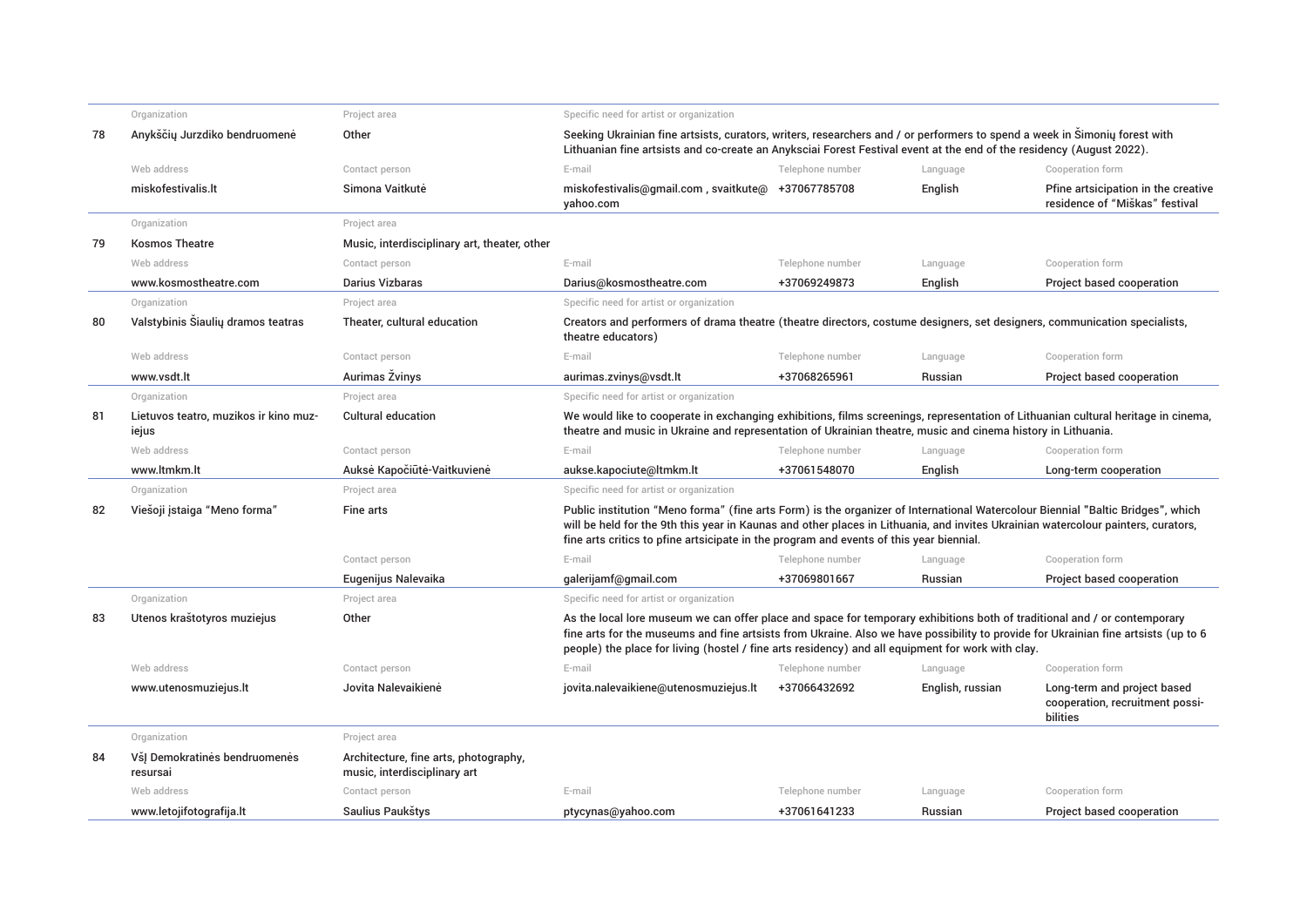|    | Organization                      | Project area                                                            | Specific need for artist or organization                                                                                                                                                                                                                                                                                                                                                                                                                                                                                                                                                                                                                                                                          |                                                                     |                                   |                                                                                                                               |  |  |
|----|-----------------------------------|-------------------------------------------------------------------------|-------------------------------------------------------------------------------------------------------------------------------------------------------------------------------------------------------------------------------------------------------------------------------------------------------------------------------------------------------------------------------------------------------------------------------------------------------------------------------------------------------------------------------------------------------------------------------------------------------------------------------------------------------------------------------------------------------------------|---------------------------------------------------------------------|-----------------------------------|-------------------------------------------------------------------------------------------------------------------------------|--|--|
| 85 | VšJ "Palangos orkestras"          | <b>Music</b>                                                            | Professional orchestra musicians, who has been displaced due to war in Ukraine, are invited to join Palanga City Concert Band<br>Contact us: info@orkestras.pro                                                                                                                                                                                                                                                                                                                                                                                                                                                                                                                                                   |                                                                     |                                   | "Palangos orkestras". Positions vacant: - Oboe - Clarinet - Tenor Saxophone - French horn - Trumpet - Euphonium - Percussion. |  |  |
|    | Web address                       | Contact person                                                          | E-mail                                                                                                                                                                                                                                                                                                                                                                                                                                                                                                                                                                                                                                                                                                            | Telephone number                                                    | Language                          | Cooperation form                                                                                                              |  |  |
|    | www.orkestras.pro                 | Stasys Viršilas                                                         | info@orkestras.pro                                                                                                                                                                                                                                                                                                                                                                                                                                                                                                                                                                                                                                                                                                | +37061859000                                                        | English, russian                  | Long-term cooperation                                                                                                         |  |  |
|    | Organization                      | Project area                                                            | Specific need for artist or organization                                                                                                                                                                                                                                                                                                                                                                                                                                                                                                                                                                                                                                                                          |                                                                     |                                   |                                                                                                                               |  |  |
| 86 | Anykščių kultūros centras         | Music, theater                                                          |                                                                                                                                                                                                                                                                                                                                                                                                                                                                                                                                                                                                                                                                                                                   | Vocal, instrumental music groups. Music educators actors, educators |                                   |                                                                                                                               |  |  |
|    | Web address                       | Contact person                                                          | E-mail                                                                                                                                                                                                                                                                                                                                                                                                                                                                                                                                                                                                                                                                                                            | Telephone number                                                    | Language                          | Cooperation form                                                                                                              |  |  |
|    | https://anyksciukc.lt             | Jolanta Pupkienė                                                        | jolantapupkiene@gmail.com                                                                                                                                                                                                                                                                                                                                                                                                                                                                                                                                                                                                                                                                                         | +37062766848                                                        | Russian                           | Project based cooperation                                                                                                     |  |  |
|    | Organization                      | Project area                                                            | Specific need for artist or organization                                                                                                                                                                                                                                                                                                                                                                                                                                                                                                                                                                                                                                                                          |                                                                     |                                   |                                                                                                                               |  |  |
| 87 | Asociacija "Pamario vakarai"      | Music, cultural education, other                                        | Association "Pamario vakarai" is a non-governmental organization that organizes most cultural events in Silute District. Due to<br>the most recent events in Ukraine the association supports Ukrainian citizens and wants to invite Ukrainian refugees to pfine<br>artsicipate in various cultural activities, fine artsists, like musicians, singers, music bands are invited to join Rusne festival<br>on the 5-6th of August. Prior to the festival, there will be teaching courses organized for beginner musicians, singers, etc. All<br>Ukrainian refugees are strongly encouraged to contact the organizers and pfine artsicipate in various (musical, educational,<br>handcrafting) festival activities. |                                                                     |                                   |                                                                                                                               |  |  |
|    | Web address                       | Contact person                                                          | E-mail                                                                                                                                                                                                                                                                                                                                                                                                                                                                                                                                                                                                                                                                                                            | Telephone number                                                    | Language                          | Cooperation form                                                                                                              |  |  |
|    | www.rusnesfestivalis.lt           | Jurgita Skobienė                                                        | skobiene@gmail.com                                                                                                                                                                                                                                                                                                                                                                                                                                                                                                                                                                                                                                                                                                | +37061020122                                                        | Russian, english,<br>lithuanian   | Project based cooperation                                                                                                     |  |  |
|    | Organization                      | Project area                                                            | Specific need for artist or organization                                                                                                                                                                                                                                                                                                                                                                                                                                                                                                                                                                                                                                                                          |                                                                     |                                   |                                                                                                                               |  |  |
| 88 | Koncetinė įstaiga "Kauno santaka" | <b>Music</b>                                                            | Musicians (soloists and groups of academic and jazz music), authors of music for new works. Collaboration with jazz and wind<br>orchestras, professional ensembles of national instruments.                                                                                                                                                                                                                                                                                                                                                                                                                                                                                                                       |                                                                     |                                   |                                                                                                                               |  |  |
|    | Web address                       | Contact person                                                          | E-mail                                                                                                                                                                                                                                                                                                                                                                                                                                                                                                                                                                                                                                                                                                            | Telephone number                                                    | Language                          | Cooperation form                                                                                                              |  |  |
|    | www.kaunosantaka.lt               | Zita Bružaitė                                                           | zita.bruzaite@kaunosantaka.lt                                                                                                                                                                                                                                                                                                                                                                                                                                                                                                                                                                                                                                                                                     | +37065333494                                                        | English, russian                  | Project based cooperation                                                                                                     |  |  |
|    | Organization                      | Project area                                                            | Specific need for artist or organization                                                                                                                                                                                                                                                                                                                                                                                                                                                                                                                                                                                                                                                                          |                                                                     |                                   |                                                                                                                               |  |  |
| 89 | Šokių kolektyvas Visagino GERVĖ   | Dance                                                                   | Develop long-term projects of folk dance, to organize concerts in Lithuania and Ukraine.                                                                                                                                                                                                                                                                                                                                                                                                                                                                                                                                                                                                                          |                                                                     |                                   |                                                                                                                               |  |  |
|    |                                   | Contact person                                                          | E-mail                                                                                                                                                                                                                                                                                                                                                                                                                                                                                                                                                                                                                                                                                                            | Telephone number                                                    | Language                          | Cooperation form                                                                                                              |  |  |
|    |                                   | Sergejus Kotovas                                                        | simbiozas.sk@gmail.com                                                                                                                                                                                                                                                                                                                                                                                                                                                                                                                                                                                                                                                                                            | +37061410764                                                        | Russian                           | Long-term cooperation                                                                                                         |  |  |
|    | Organization                      | Project area                                                            | Specific need for artist or organization                                                                                                                                                                                                                                                                                                                                                                                                                                                                                                                                                                                                                                                                          |                                                                     |                                   |                                                                                                                               |  |  |
| 90 | VšJ Laiko skrynia                 | Design, literature, interdisciplinary art,<br>cultural education, other | Book publishing, ethnography (traditional crafts), folk culture, innovative education for children.                                                                                                                                                                                                                                                                                                                                                                                                                                                                                                                                                                                                               |                                                                     |                                   |                                                                                                                               |  |  |
|    | Web address                       | Contact person                                                          | E-mail                                                                                                                                                                                                                                                                                                                                                                                                                                                                                                                                                                                                                                                                                                            | Telephone number                                                    | Language                          | Cooperation form                                                                                                              |  |  |
|    | www.laikoskrynia.lt               | Rūta Malikėnaitė                                                        | malikenaiteruta77@qmail.com                                                                                                                                                                                                                                                                                                                                                                                                                                                                                                                                                                                                                                                                                       | +37068388060                                                        | Ukrainian, russian,<br>lithuanian | Long-term and project based<br>cooperation                                                                                    |  |  |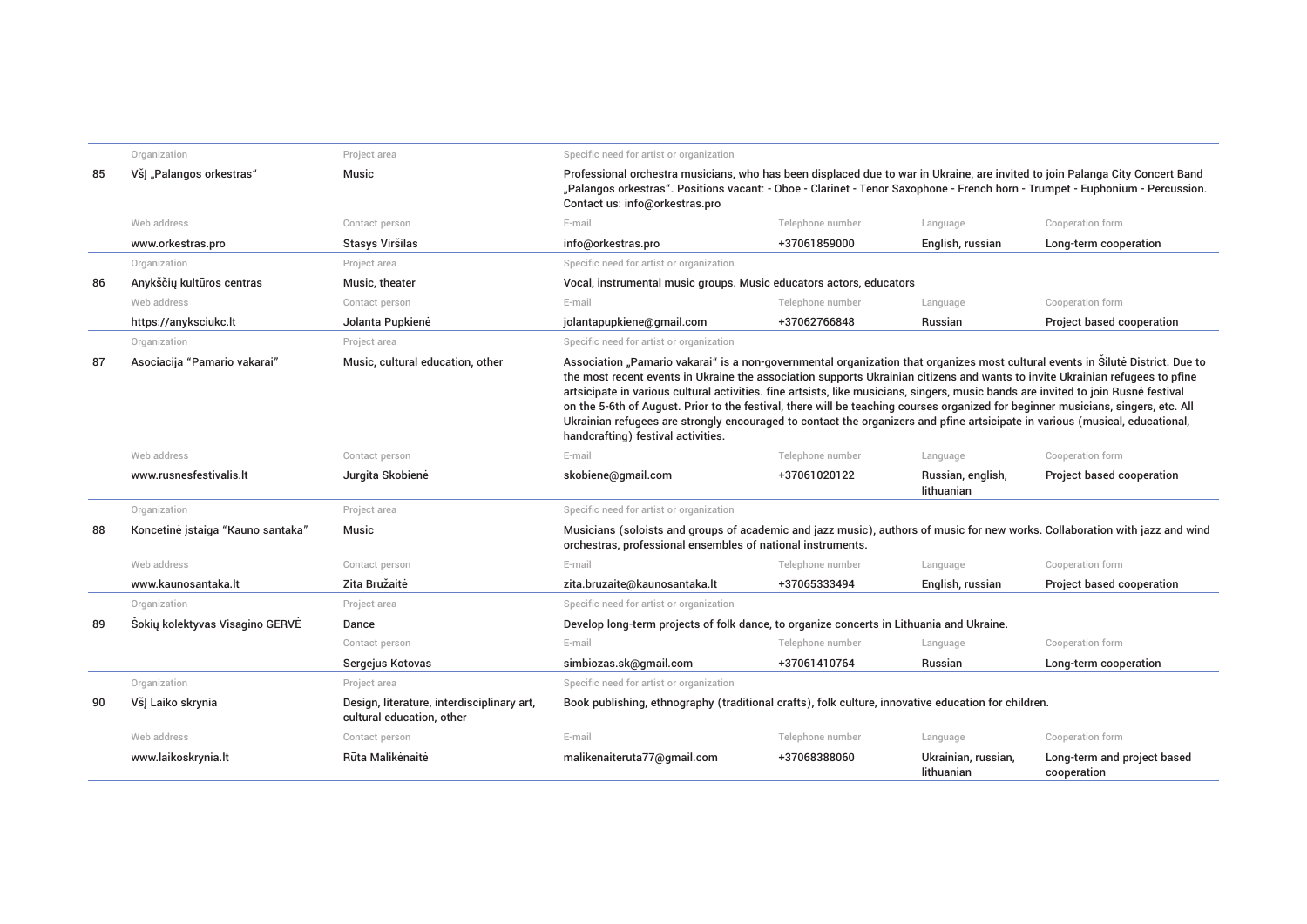|    | Organization                                                                                           | Project area                                                | Specific need for artist or organization                                                                                                                                                                                                                                                                                                                                                                                                                                                                                                                                                                                                                                                                                                                                                                                                                                                                                                                                                                                                                                                                                                                                                                                                                                                                                                                                                                                                                                                                                                                                                                                       |                  |                                          |                                            |  |
|----|--------------------------------------------------------------------------------------------------------|-------------------------------------------------------------|--------------------------------------------------------------------------------------------------------------------------------------------------------------------------------------------------------------------------------------------------------------------------------------------------------------------------------------------------------------------------------------------------------------------------------------------------------------------------------------------------------------------------------------------------------------------------------------------------------------------------------------------------------------------------------------------------------------------------------------------------------------------------------------------------------------------------------------------------------------------------------------------------------------------------------------------------------------------------------------------------------------------------------------------------------------------------------------------------------------------------------------------------------------------------------------------------------------------------------------------------------------------------------------------------------------------------------------------------------------------------------------------------------------------------------------------------------------------------------------------------------------------------------------------------------------------------------------------------------------------------------|------------------|------------------------------------------|--------------------------------------------|--|
| 91 | Kirtimai cultural center                                                                               | Photography, music, dance,<br>interdisciplinary art         | Kirtimai cultural center is searching for Ukrainian fine artsists who want to pfine artsicipate in the residency programme which<br>will be held in Vilnius in 2023. At this stage the residency programme project is in the writing process and will be applied for<br>funding during June-September open call of Lithuanian Council for Culture. Kirtimai cultural center usually works with fine<br>artsists representing various fine arts fields, such as experimental music, video fine arts, field recording, contemporary dance<br>and photography. The residency programme is open for fine artsists and researchers who are willing to work in pairs or small<br>groups to accomplish shared research and creativity goals with a focus on project's main theme - friendship/togetherness.<br>Kirtimai cultural center is planning to host fine artsists on a short-term basis ranging from two weeks and up to two months.<br>Residency will take place in Vilnius with a possibility to use cultural center's studio for meetings and creating process.<br>Residents will be welcome to share their creative or research process with Vilnius' locals. Please contact representatives of<br>Kirtimai cultural center individually if you need to know more technical information. Please note that living and studio spaces<br>are in different places in the city and there is a possibility to pfine artsicipate in the residency programme online. In order to<br>be considered for pfine artsicipation, please send your CV/portfolio/links and let us know what kind of collaboration you are<br>seeking for. |                  |                                          |                                            |  |
|    | Web address                                                                                            | Contact person                                              | E-mail                                                                                                                                                                                                                                                                                                                                                                                                                                                                                                                                                                                                                                                                                                                                                                                                                                                                                                                                                                                                                                                                                                                                                                                                                                                                                                                                                                                                                                                                                                                                                                                                                         | Telephone number | Language                                 | Cooperation form                           |  |
|    | https://kirtimukc.lt/en                                                                                | Jeva Černiauskaitė                                          | projektai@kirtimukc.lt                                                                                                                                                                                                                                                                                                                                                                                                                                                                                                                                                                                                                                                                                                                                                                                                                                                                                                                                                                                                                                                                                                                                                                                                                                                                                                                                                                                                                                                                                                                                                                                                         | +370679 21040    | English                                  | Project based cooperation                  |  |
|    | Organization                                                                                           | Project area                                                | Specific need for artist or organization                                                                                                                                                                                                                                                                                                                                                                                                                                                                                                                                                                                                                                                                                                                                                                                                                                                                                                                                                                                                                                                                                                                                                                                                                                                                                                                                                                                                                                                                                                                                                                                       |                  |                                          |                                            |  |
| 92 | Vilniaus vaikų ir jaunimo meno galerija                                                                | Fine arts, interdisciplinary art, cultural<br>education     | We are looking for fine artsists or organizations who create for children or youth. We are non-commercial gallery and sprecize at<br>creating educational exhibitions, telling stories by fine arts works, instaliations and so on.                                                                                                                                                                                                                                                                                                                                                                                                                                                                                                                                                                                                                                                                                                                                                                                                                                                                                                                                                                                                                                                                                                                                                                                                                                                                                                                                                                                            |                  |                                          |                                            |  |
|    | Web address                                                                                            | Contact person                                              | E-mail                                                                                                                                                                                                                                                                                                                                                                                                                                                                                                                                                                                                                                                                                                                                                                                                                                                                                                                                                                                                                                                                                                                                                                                                                                                                                                                                                                                                                                                                                                                                                                                                                         | Telephone number | Language                                 | Cooperation form                           |  |
|    | www.vaikugalerija.lt                                                                                   | Direktorė Eglė Kielaitė                                     | info@vaikugalerija.lt                                                                                                                                                                                                                                                                                                                                                                                                                                                                                                                                                                                                                                                                                                                                                                                                                                                                                                                                                                                                                                                                                                                                                                                                                                                                                                                                                                                                                                                                                                                                                                                                          | +37061446911     | English                                  | Project based cooperation                  |  |
|    | Organization                                                                                           | Project area                                                | Specific need for artist or organization                                                                                                                                                                                                                                                                                                                                                                                                                                                                                                                                                                                                                                                                                                                                                                                                                                                                                                                                                                                                                                                                                                                                                                                                                                                                                                                                                                                                                                                                                                                                                                                       |                  |                                          |                                            |  |
| 93 | <b>UAB Aropolis</b>                                                                                    | Design, photography, literature, cultural<br>education      | Design, Graphic design, Literature, Educational literature, Cognitive literature, Director of mass events.                                                                                                                                                                                                                                                                                                                                                                                                                                                                                                                                                                                                                                                                                                                                                                                                                                                                                                                                                                                                                                                                                                                                                                                                                                                                                                                                                                                                                                                                                                                     |                  |                                          |                                            |  |
|    | Web address                                                                                            | Contact person                                              | E-mail                                                                                                                                                                                                                                                                                                                                                                                                                                                                                                                                                                                                                                                                                                                                                                                                                                                                                                                                                                                                                                                                                                                                                                                                                                                                                                                                                                                                                                                                                                                                                                                                                         | Telephone number | Language                                 | Cooperation form                           |  |
|    | www.aropolis.lt                                                                                        | Direktorius Antanas Klapatauskas                            | info@aropolis.lt                                                                                                                                                                                                                                                                                                                                                                                                                                                                                                                                                                                                                                                                                                                                                                                                                                                                                                                                                                                                                                                                                                                                                                                                                                                                                                                                                                                                                                                                                                                                                                                                               | +37068744838     | <b>Russian</b>                           | Long-term and project based<br>cooperation |  |
|    | Organization                                                                                           | Project area                                                | Specific need for artist or organization                                                                                                                                                                                                                                                                                                                                                                                                                                                                                                                                                                                                                                                                                                                                                                                                                                                                                                                                                                                                                                                                                                                                                                                                                                                                                                                                                                                                                                                                                                                                                                                       |                  |                                          |                                            |  |
| 94 | Filmų kūrėjas, karo žurnalistas, vizua-<br>laus meno projektų organizatorius<br><b>Zillvinas Danys</b> | Fine arts, interdisciplinary art, other                     | We are looking for collaboration: Filmmakers. Production companies. fine arts academies. Non-governmental organisations.<br>Ongoing activities: Anthropological and military video documentary on the ongoing war conflicts in Ukraine. Feature films on<br>geopolitical and subcultural themes relevant to Ukraine and NorthEast Europe. Mural and graffiti fine arts projects to draw<br>attention to Russia's intervention to Ukraine and the resulting war. Looking for a pfine artsners for the wall painting project "The<br>Baltic Wild Walls" in Klaipėda, Lithuania in July 2022                                                                                                                                                                                                                                                                                                                                                                                                                                                                                                                                                                                                                                                                                                                                                                                                                                                                                                                                                                                                                                      |                  |                                          |                                            |  |
|    | Web address                                                                                            | Contact person                                              | E-mail                                                                                                                                                                                                                                                                                                                                                                                                                                                                                                                                                                                                                                                                                                                                                                                                                                                                                                                                                                                                                                                                                                                                                                                                                                                                                                                                                                                                                                                                                                                                                                                                                         |                  | Language                                 | Cooperation form                           |  |
|    | www.zilvinasdanys.lt                                                                                   | <b>Zilvinas Danys</b>                                       | zilvinas.danys@gmail.com                                                                                                                                                                                                                                                                                                                                                                                                                                                                                                                                                                                                                                                                                                                                                                                                                                                                                                                                                                                                                                                                                                                                                                                                                                                                                                                                                                                                                                                                                                                                                                                                       |                  | English, russian,<br>spanish, lithuanian | Long-term cooperation                      |  |
|    | Organization                                                                                           | Project area                                                |                                                                                                                                                                                                                                                                                                                                                                                                                                                                                                                                                                                                                                                                                                                                                                                                                                                                                                                                                                                                                                                                                                                                                                                                                                                                                                                                                                                                                                                                                                                                                                                                                                |                  |                                          |                                            |  |
| 95 | <b>Ruta Danyte</b>                                                                                     | Design, interdisciplinary art, cultural<br>education, other |                                                                                                                                                                                                                                                                                                                                                                                                                                                                                                                                                                                                                                                                                                                                                                                                                                                                                                                                                                                                                                                                                                                                                                                                                                                                                                                                                                                                                                                                                                                                                                                                                                |                  |                                          |                                            |  |
|    | Web address                                                                                            | Contact person                                              | E-mail                                                                                                                                                                                                                                                                                                                                                                                                                                                                                                                                                                                                                                                                                                                                                                                                                                                                                                                                                                                                                                                                                                                                                                                                                                                                                                                                                                                                                                                                                                                                                                                                                         | Telephone number | Language                                 | Cooperation form                           |  |
|    | https://ruta.io                                                                                        | Rūta Danytė                                                 | hi@ruta.io                                                                                                                                                                                                                                                                                                                                                                                                                                                                                                                                                                                                                                                                                                                                                                                                                                                                                                                                                                                                                                                                                                                                                                                                                                                                                                                                                                                                                                                                                                                                                                                                                     | +37067609428     | English                                  | Long-term cooperation                      |  |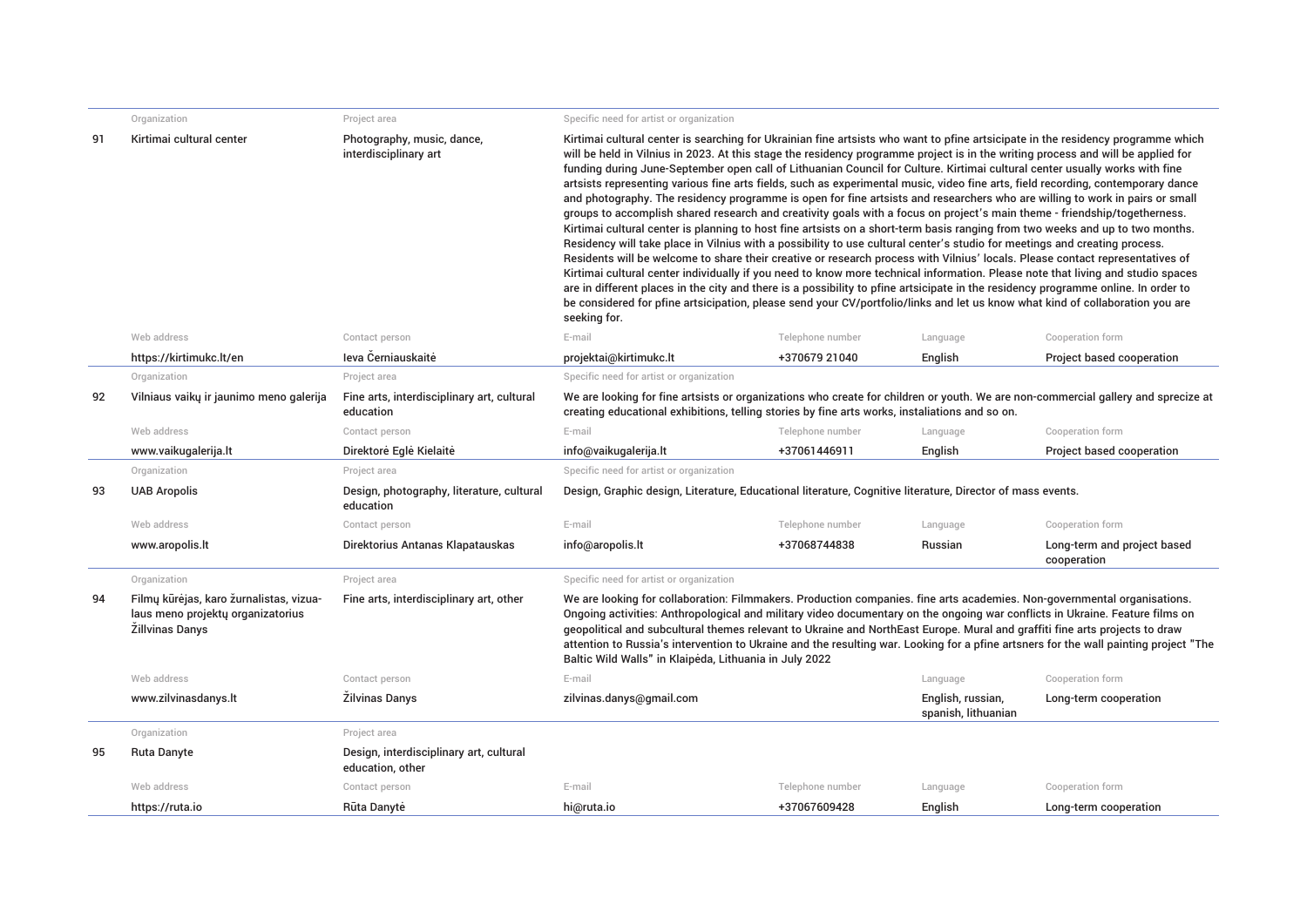|     | Organization                                             | Project area                                                       |                                                                                                                                               |                  |          |                           |
|-----|----------------------------------------------------------|--------------------------------------------------------------------|-----------------------------------------------------------------------------------------------------------------------------------------------|------------------|----------|---------------------------|
| 96  | Kauno technologijos universiteto stu-<br>denty atstovybė | Design, music, other                                               |                                                                                                                                               |                  |          |                           |
|     | Web address                                              | Contact person                                                     | E-mail                                                                                                                                        | Telephone number | Language | Cooperation form          |
|     | Ktusa.lt                                                 | Danas Černeckas                                                    | Chern.danas@gmail.com                                                                                                                         | +370654 86217    | English  | Project based cooperation |
|     | Organization                                             | Project area                                                       |                                                                                                                                               |                  |          |                           |
| 97  | MMLAB (Meno ir mokslo laboratorija)                      | Interdisciplinary art, theater                                     |                                                                                                                                               |                  |          |                           |
|     | Web address                                              | Contact person                                                     | E-mail                                                                                                                                        | Telephone number | Language | Cooperation form          |
|     | www.mmlaboratorija.lt                                    | Rusnė Kregždaitė                                                   | rusne@mmlaboratorija.lt                                                                                                                       | +37068202683     | English  | Project based cooperation |
|     | Organization                                             | Project area                                                       | Specific need for artist or organization                                                                                                      |                  |          |                           |
| 98  | Tarptautinių kultūros projektų centras                   | <b>Music</b>                                                       | Fine arts manager, as well other forms of cooperation.                                                                                        |                  |          |                           |
|     | Web address                                              | Contact person                                                     | E-mail                                                                                                                                        | Telephone number | Language | Cooperation form          |
|     | www.ipmc.lt                                              | Orinta                                                             | info@ipmc.lt                                                                                                                                  | +37052496171     | English  | Project based cooperation |
|     | Organization                                             | Project area                                                       | Specific need for artist or organization                                                                                                      |                  |          |                           |
| 99  | Kauno menininkų namai                                    | Fine arts, interdisciplinary art                                   | We are looking for organisations or professional/emerging artists and curators working in a contemporary art field for future<br>cooperation. |                  |          |                           |
|     | Web address                                              | Contact person                                                     | E-mail                                                                                                                                        | Telephone number | Language | Cooperation form          |
|     | www.kmn.lt                                               | Edvinas Grinkevičius                                               | edvinas@kmn.lt                                                                                                                                | +37061399948     | English  | Project based cooperation |
|     | Organization                                             | Project area                                                       | Specific need for artist or organization                                                                                                      |                  |          |                           |
| 100 | VšJ "Kultūrinės edukacijos centras"                      | Dailė, photography, music, cultural<br>education                   | An organization or artist implementing cultural and educational activities, professional art projects.                                        |                  |          |                           |
|     | Web address                                              | Contact person                                                     | E-mail                                                                                                                                        | Telephone number | Language | Cooperation form          |
|     | www.vilnietis.lt                                         | Oksana Treščenko                                                   | kulturines.edukacijos.centras@qmail.<br>com                                                                                                   | +37061854494     | Russian  | Long-term cooperation     |
|     | Organization                                             | Project area                                                       | Specific need for artist or organization                                                                                                      |                  |          |                           |
| 101 | Klaipėdos regiono kūrybinių industrijų<br>asociacija     | Design                                                             | Fashion design, costume design                                                                                                                |                  |          |                           |
|     | Web address                                              | Contact person                                                     | E-mail                                                                                                                                        | Telephone number | Language | Cooperation form          |
|     | www.fwklaipeda.lt                                        | Jurga Sutkutė                                                      | Jurga.sutkute@gmail.com                                                                                                                       | +37068254202     | English  | Project based cooperation |
|     | Organization                                             | Project area                                                       |                                                                                                                                               |                  |          |                           |
| 102 | Vystomojo bendradarbiavimo platforma                     | Fotografija, Tarpdisciplininis menas,<br>Kultūrinė edukacija, Kita |                                                                                                                                               |                  |          |                           |
|     | Web address                                              | Contact person                                                     | E-mail                                                                                                                                        | Telephone number | Language | Cooperation form          |
|     | www.vbplatforma.org                                      | Justina                                                            | justina@vbplatforma.org                                                                                                                       | +37068680676     | English  | Long-term cooperation     |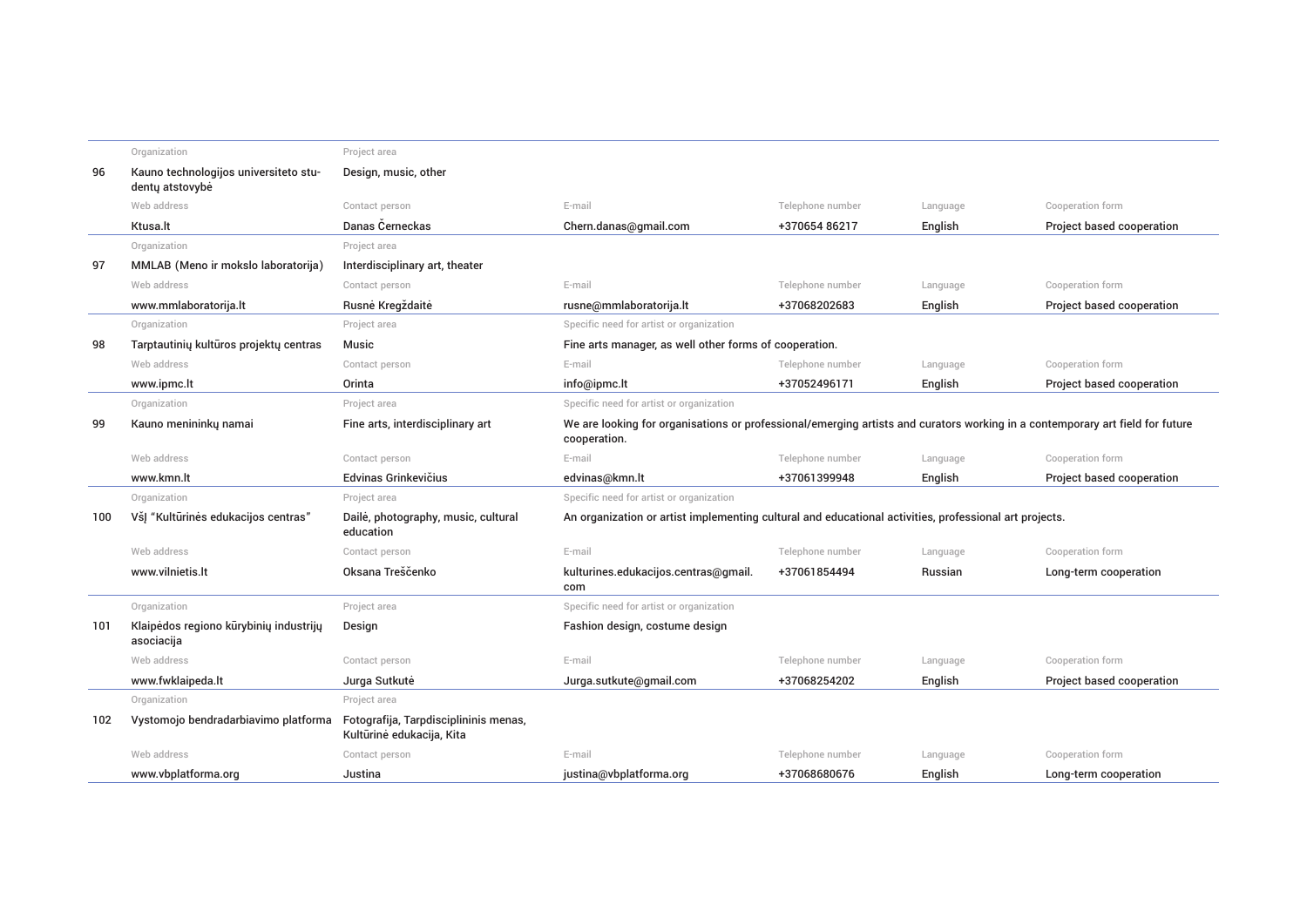|     | Organization                                                                          | Project area                                            | Specific need for artist or organization                                                                                                                                                                                                                                                                                                                                                                                                                                                                                                                                                                                                                                                                                                                                                                     |                  |                  |                           |  |  |
|-----|---------------------------------------------------------------------------------------|---------------------------------------------------------|--------------------------------------------------------------------------------------------------------------------------------------------------------------------------------------------------------------------------------------------------------------------------------------------------------------------------------------------------------------------------------------------------------------------------------------------------------------------------------------------------------------------------------------------------------------------------------------------------------------------------------------------------------------------------------------------------------------------------------------------------------------------------------------------------------------|------------------|------------------|---------------------------|--|--|
| 103 | Lietuvos tautinių mažumų folkloro ir<br>etnografijos centras                          | Muzika                                                  | The Folklore and Ethnography Centre of Ethnic Minorities in Lithuania organizes training for children and youth (traditional<br>Ukrainian singing), organizes master classes in ethnic culture, invites teachers, children and youth folklore groups and lovers<br>of folk traditions. The courses are led by famous Ukrainian teachers - prof. Evgen Efremov, Tetiana Sopilka-Zachikevich, Yuri<br>Pasushenko, Oleksiy Zaets). The centre also organizes summer camps, international folklore festival (folklore groups and<br>soloists from different countries are also invited to participate), international Christmas art festival (classical and ethnic music<br>performers are also invited to participate). We are looking for partners who carry out or want to participate in similar activities. |                  |                  |                           |  |  |
|     | Web address                                                                           | Contact person                                          | E-mail                                                                                                                                                                                                                                                                                                                                                                                                                                                                                                                                                                                                                                                                                                                                                                                                       | Telephone number | Language         | Cooperation form          |  |  |
|     | www.ltmfc.lt                                                                          | Irena Zacharova                                         | arinuskafolk@gmail.com                                                                                                                                                                                                                                                                                                                                                                                                                                                                                                                                                                                                                                                                                                                                                                                       | +37061421516     | Russian          | Long-term cooperation     |  |  |
|     | Organization                                                                          | Project area                                            | Specific need for artist or organization                                                                                                                                                                                                                                                                                                                                                                                                                                                                                                                                                                                                                                                                                                                                                                     |                  |                  |                           |  |  |
| 104 | <b>NAUJOSIOS MUZIKOS</b><br>KOMUNIKACIJOS CENTRAS                                     | Muzika, Tarpdisciplininis menas,<br>Kultūrinė edukacija | Artistic educaion                                                                                                                                                                                                                                                                                                                                                                                                                                                                                                                                                                                                                                                                                                                                                                                            |                  |                  |                           |  |  |
|     | Web address                                                                           | Contact person                                          | E-mail                                                                                                                                                                                                                                                                                                                                                                                                                                                                                                                                                                                                                                                                                                                                                                                                       | Telephone number | Language         | Cooperation form          |  |  |
|     | www.nmkc.lt                                                                           | Snieguolė Dikčiūtė                                      | sniegamuza@gmail.com                                                                                                                                                                                                                                                                                                                                                                                                                                                                                                                                                                                                                                                                                                                                                                                         | +37068319477     | Russian          | Project based cooperation |  |  |
|     | Organization                                                                          | Project area                                            | Specific need for artist or organization                                                                                                                                                                                                                                                                                                                                                                                                                                                                                                                                                                                                                                                                                                                                                                     |                  |                  |                           |  |  |
| 105 | VšJ "Nekomercinės kultūros centras"                                                   | <b>Music</b>                                            | Our aim is to introduce Lithuanian audience with contemporary Ukrainian music via live streamings from their studios. We're<br>looking for electronic, acoustic music creators or Ukrainian Dj's.                                                                                                                                                                                                                                                                                                                                                                                                                                                                                                                                                                                                            |                  |                  |                           |  |  |
|     | Web address                                                                           | Contact person                                          | E-mail                                                                                                                                                                                                                                                                                                                                                                                                                                                                                                                                                                                                                                                                                                                                                                                                       | Telephone number | Language         | Cooperation form          |  |  |
|     | https://startfm.lt/                                                                   | <b>Rimantas Murza</b>                                   | rimantas@startfm.lt                                                                                                                                                                                                                                                                                                                                                                                                                                                                                                                                                                                                                                                                                                                                                                                          | +37062330593     | English, russian | Project based cooperation |  |  |
|     | Organization                                                                          | Project area                                            | Specific need for artist or organization                                                                                                                                                                                                                                                                                                                                                                                                                                                                                                                                                                                                                                                                                                                                                                     |                  |                  |                           |  |  |
| 106 | VšJ "Remigijaus akcija"                                                               | Other                                                   | We are looking for alternative and jazz music performers for joint projects or festivals, design, contemporary dance and<br>interdisciplinary arts performers and artists, creators of small architecture.                                                                                                                                                                                                                                                                                                                                                                                                                                                                                                                                                                                                   |                  |                  |                           |  |  |
|     | Web address                                                                           | Contact person                                          | E-mail                                                                                                                                                                                                                                                                                                                                                                                                                                                                                                                                                                                                                                                                                                                                                                                                       | Telephone number | Language         | Cooperation form          |  |  |
|     | naktys.lt<br>rumshk.lt<br>kilowac.lt<br>siauliaijazz.lt                               | Remigijus Ruokis                                        | ruokis@atomas.lt                                                                                                                                                                                                                                                                                                                                                                                                                                                                                                                                                                                                                                                                                                                                                                                             | +37061618128     | Russian          | Project based cooperation |  |  |
|     | Organization                                                                          | Project area                                            |                                                                                                                                                                                                                                                                                                                                                                                                                                                                                                                                                                                                                                                                                                                                                                                                              |                  |                  |                           |  |  |
| 107 | VSJ Kultūros ir švietimo centras Vilniaus Music, cultural education<br>mokytojų namai |                                                         |                                                                                                                                                                                                                                                                                                                                                                                                                                                                                                                                                                                                                                                                                                                                                                                                              |                  |                  |                           |  |  |
|     | Web address                                                                           | Contact person                                          | E-mail                                                                                                                                                                                                                                                                                                                                                                                                                                                                                                                                                                                                                                                                                                                                                                                                       | Telephone number | Language         | Cooperation form          |  |  |
|     | www.kultura.lt                                                                        | Lina Užkuraitytė                                        | lina.uzkuraityte@qmail.com                                                                                                                                                                                                                                                                                                                                                                                                                                                                                                                                                                                                                                                                                                                                                                                   | +37067752036     | Russian          | Project based cooperation |  |  |
|     | Organization                                                                          | Project area                                            | Specific need for artist or organization                                                                                                                                                                                                                                                                                                                                                                                                                                                                                                                                                                                                                                                                                                                                                                     |                  |                  |                           |  |  |
| 108 | BytikZyz folkloro studija                                                             | Music, dance, cultural education, other                 | Participation in the festival of ethnic culture. We are looking for a Ukrainian traditional music performer(s), traditional dance<br>teachers, dancers who can teach traditional dances.                                                                                                                                                                                                                                                                                                                                                                                                                                                                                                                                                                                                                     |                  |                  |                           |  |  |
|     | Web address                                                                           | Contact person                                          | E-mail                                                                                                                                                                                                                                                                                                                                                                                                                                                                                                                                                                                                                                                                                                                                                                                                       | Telephone number | Language         | Cooperation form          |  |  |
|     | https://www.facebook.com/folklt                                                       | Edita Gumauskaitė                                       | edigum@gmail.com                                                                                                                                                                                                                                                                                                                                                                                                                                                                                                                                                                                                                                                                                                                                                                                             | +37060104377     | English          | Project based cooperation |  |  |
|     | Organization                                                                          | Project area                                            | Specific need for artist or organization                                                                                                                                                                                                                                                                                                                                                                                                                                                                                                                                                                                                                                                                                                                                                                     |                  |                  |                           |  |  |
| 109 | VšĮ "Šiuolaikinė ausis" atstovaujanti<br>Synaesthesis ansamblj                        | Music, interdisciplinary art                            | Esame organizacija nuolatos dirbanti su kompozitoriais, garso menininkais, garso režisieriais, instrumentalistais. Nors galime<br>suteikti tik projektinio bendradarbiavimo pasiūlymus, tačiau esame paslankūs ir kūrybinių idėjų jąyvendinimui, ar jau sukurtų<br>kūrinių atlikimui.                                                                                                                                                                                                                                                                                                                                                                                                                                                                                                                        |                  |                  |                           |  |  |
|     | Web address                                                                           | Contact person                                          | E-mail                                                                                                                                                                                                                                                                                                                                                                                                                                                                                                                                                                                                                                                                                                                                                                                                       | Telephone number | Language         | Cooperation form          |  |  |
|     | www.synaesthesis.lt                                                                   | Marta Finkelštein                                       | info@synaesthesis.lt                                                                                                                                                                                                                                                                                                                                                                                                                                                                                                                                                                                                                                                                                                                                                                                         | +37061019058     | English          | Project based cooperation |  |  |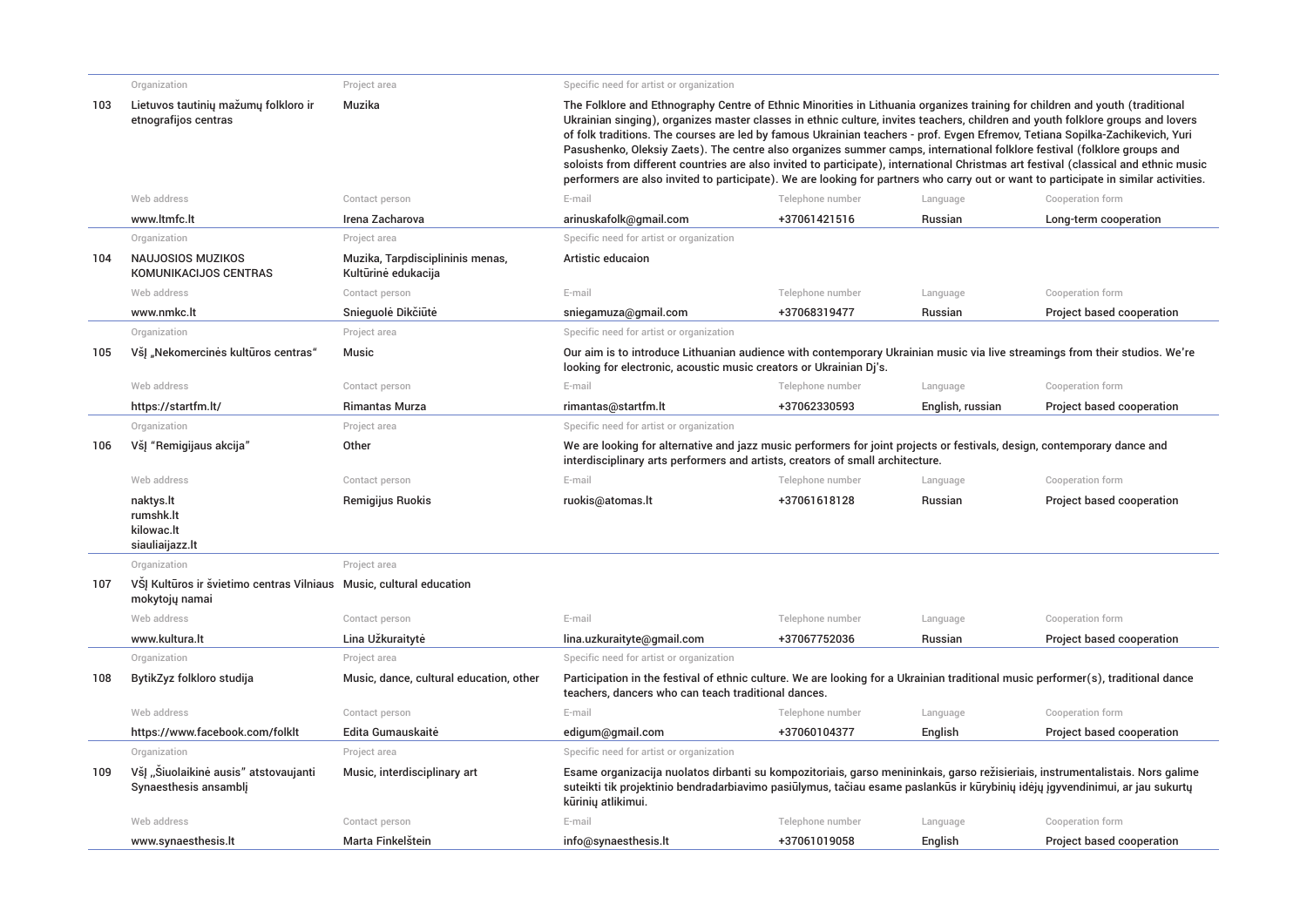|     | Organization                           | Project area                                                                           | Specific need for artist or organization                                                                                                                                                                                                                                                                                                                                                                                                                                                                                        |                  |                  |                           |  |
|-----|----------------------------------------|----------------------------------------------------------------------------------------|---------------------------------------------------------------------------------------------------------------------------------------------------------------------------------------------------------------------------------------------------------------------------------------------------------------------------------------------------------------------------------------------------------------------------------------------------------------------------------------------------------------------------------|------------------|------------------|---------------------------|--|
| 110 | Klaipėdos kultūrų komunikacijų centras | Art, photography, interdisciplinary art                                                | We are searching for contemporary artists and curators.                                                                                                                                                                                                                                                                                                                                                                                                                                                                         |                  |                  |                           |  |
|     | Web address                            | Contact person                                                                         | E-mail                                                                                                                                                                                                                                                                                                                                                                                                                                                                                                                          | Telephone number | Language         | Cooperation form          |  |
|     | www.kkkc.lt                            | Żana Jegorova                                                                          | zana@kkkc.lt                                                                                                                                                                                                                                                                                                                                                                                                                                                                                                                    | +37069007365     | English, russian | Project based cooperation |  |
|     | Organization                           | Project area                                                                           | Specific need for artist or organization                                                                                                                                                                                                                                                                                                                                                                                                                                                                                        |                  |                  |                           |  |
| 111 | VSJ "Užupio Respublikos URM"           | Circus, art, literature, interdisciplinary art,<br>theater, cultural education         | To develop cooperation with the ambassadors of the Republic of Užupis in Ukraine and/or in emigration                                                                                                                                                                                                                                                                                                                                                                                                                           |                  |                  |                           |  |
|     | Web address                            | Contact person                                                                         | E-mail                                                                                                                                                                                                                                                                                                                                                                                                                                                                                                                          | Telephone number | Language         | Cooperation form          |  |
|     | www.uzupisuniversity.com               | <b>Tomas Cepaitis</b>                                                                  | uzupis.fafministry21@gmail.com                                                                                                                                                                                                                                                                                                                                                                                                                                                                                                  | +37065671731     | Ukrainian        | Long-term cooperation     |  |
|     | Organization                           | Project area                                                                           | Specific need for artist or organization                                                                                                                                                                                                                                                                                                                                                                                                                                                                                        |                  |                  |                           |  |
| 112 | VSJ Subito Anšlagas                    | Architecture                                                                           | Will be submitting an architectural project "Rajony veidai: Vilniaus Naujininkai, Siauliy Pietinis", filming documentary with local<br>people, discussing pecularities of soviet urbanistic plan (the Siauliy pietinis district was buil around 1980s), would welome<br>Ukrainian urban architect to combine it to Ukrainian soviet urbanistic architecture, give ideas on how to rebuild bombed areas,<br>introduce it to and perhaps start the discussion, cooperation with Lithuanian architects due the documentary series. |                  |                  |                           |  |
|     | Web address                            | Contact person                                                                         | E-mail                                                                                                                                                                                                                                                                                                                                                                                                                                                                                                                          | Telephone number | Language         | Cooperation form          |  |
|     | subitoanslagas.lt                      | Julija Juknaitė                                                                        | julija.juknaite@gmail.com                                                                                                                                                                                                                                                                                                                                                                                                                                                                                                       | +37064041513     | English          | Project based cooperation |  |
|     | Organization                           | Project area                                                                           | Specific need for artist or organization                                                                                                                                                                                                                                                                                                                                                                                                                                                                                        |                  |                  |                           |  |
| 113 | Telšių kultūros centras                | Music, dance, interdisciplinary art,<br>cultural education                             | Few months later we'll have a vacansy for video part engineer of events.                                                                                                                                                                                                                                                                                                                                                                                                                                                        |                  |                  |                           |  |
|     | Web address                            | Contact person                                                                         | E-mail                                                                                                                                                                                                                                                                                                                                                                                                                                                                                                                          | Telephone number | Language         | Cooperation form          |  |
|     | www.telsiukultura.lt                   | Inga Nagyte                                                                            | inga.nagyte@telsiukultura.lt                                                                                                                                                                                                                                                                                                                                                                                                                                                                                                    | +37062666871     | English          | Project based cooperation |  |
|     | Organization                           | Project area                                                                           | Specific need for artist or organization                                                                                                                                                                                                                                                                                                                                                                                                                                                                                        |                  |                  |                           |  |
| 114 | Indre Storpirštienė                    | Interdisciplinary art, theater, cultural<br>education                                  | We want to involve Ukrainians in the project "Inspiration Stop", they would be involved in the creative process and the results<br>will be presented in performances. The idea is an experiential space in which the actors operate, and the spectators who be-<br>come become part of the space.                                                                                                                                                                                                                               |                  |                  |                           |  |
|     |                                        | Contact person                                                                         | E-mail                                                                                                                                                                                                                                                                                                                                                                                                                                                                                                                          | Telephone number | Language         | Cooperation form          |  |
|     |                                        | Indre Storpirštienė                                                                    | Indrestorpirstiene@gmail.com                                                                                                                                                                                                                                                                                                                                                                                                                                                                                                    | +37061426581     | Russian          | Project based cooperation |  |
|     | Organization                           | Project area                                                                           |                                                                                                                                                                                                                                                                                                                                                                                                                                                                                                                                 |                  |                  |                           |  |
| 115 | Zaslių kultūros centras                | Cultural education, other                                                              |                                                                                                                                                                                                                                                                                                                                                                                                                                                                                                                                 |                  |                  |                           |  |
|     | Web address                            | Contact person                                                                         | E-mail                                                                                                                                                                                                                                                                                                                                                                                                                                                                                                                          | Telephone number | Language         | Cooperation form          |  |
|     | www.zasliukc.lt                        | Raselė Sčerbavičienė                                                                   | zasliukc@qmail.com                                                                                                                                                                                                                                                                                                                                                                                                                                                                                                              | +37065098858     | Russian          | Long-term cooperation     |  |
|     | Organization                           | Project area                                                                           | Specific need for artist or organization                                                                                                                                                                                                                                                                                                                                                                                                                                                                                        |                  |                  |                           |  |
| 116 | Viešoji įstaiga Aidija                 | Music                                                                                  | Projects involving choral music.                                                                                                                                                                                                                                                                                                                                                                                                                                                                                                |                  |                  |                           |  |
|     | Web address                            | Contact person                                                                         | E-mail                                                                                                                                                                                                                                                                                                                                                                                                                                                                                                                          | Telephone number | Language         | Cooperation form          |  |
|     | www.aidija.lt                          | Justinas Linkevičius                                                                   | justinas.linkevicius@gmail.com                                                                                                                                                                                                                                                                                                                                                                                                                                                                                                  | +37068777704     | English          | Project based cooperation |  |
|     | Organization                           | Project area                                                                           |                                                                                                                                                                                                                                                                                                                                                                                                                                                                                                                                 |                  |                  |                           |  |
| 117 | Siaulių dailės galerija                | Circus, art, desighn, photography, dance,<br>interdisciplinary art, cultural education |                                                                                                                                                                                                                                                                                                                                                                                                                                                                                                                                 |                  |                  |                           |  |
|     | Web address                            | Contact person                                                                         | E-mail                                                                                                                                                                                                                                                                                                                                                                                                                                                                                                                          | Telephone number | Language         | Cooperation form          |  |
|     | https://siauliugalerija.lt/            | Ernesta Šimkienė                                                                       | ernesta@siauliugalerija.lt                                                                                                                                                                                                                                                                                                                                                                                                                                                                                                      | +37068262232     | Russian          | Project based cooperation |  |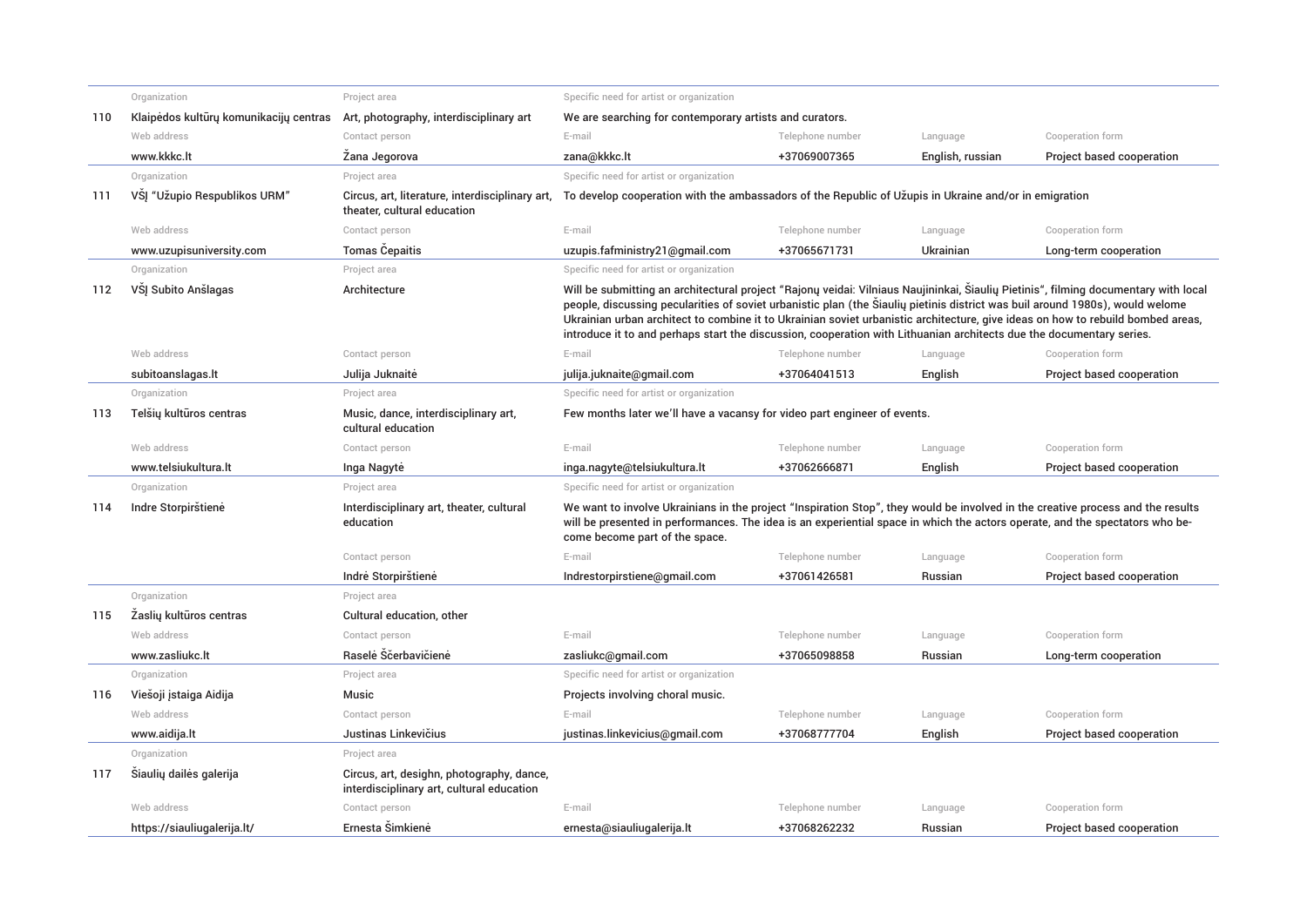|     | Organization                                                       | Project area                                             | Specific need for artist or organization                                                                                                           |                  |                     |                                            |
|-----|--------------------------------------------------------------------|----------------------------------------------------------|----------------------------------------------------------------------------------------------------------------------------------------------------|------------------|---------------------|--------------------------------------------|
| 118 | Všļ "Operos akseleratorius"                                        | Music                                                    | Opera soloists, orchestra musicians                                                                                                                |                  |                     |                                            |
|     | Web address                                                        | Contact person                                           | E-mail                                                                                                                                             | Telephone number | Language            | Cooperation form                           |
|     | www.operaaccelerator.com                                           | Karina Novikova                                          | karinos.darbai@gmail.com                                                                                                                           | +37069821420     | English             | Project based cooperation                  |
|     | Organization                                                       | Project area                                             | Specific need for artist or organization                                                                                                           |                  |                     |                                            |
| 119 | VŠI Kaunas 2022                                                    | Other                                                    | https://kaunas2022.eu/en/ukraine/                                                                                                                  |                  |                     |                                            |
|     | Web address                                                        | Contact person                                           | E-mail                                                                                                                                             | Telephone number | Language            | Cooperation form                           |
|     | https://kaunas2022.eu/en/ukraine/                                  | Irutė Tumaitė                                            | irute@kaunas2022.eu                                                                                                                                | +37066355136     | Lithuanian, english | Long-term cooperation                      |
|     | Organization                                                       | Project area                                             |                                                                                                                                                    |                  |                     |                                            |
| 120 | Šeiko šokio teatras                                                | Dance                                                    |                                                                                                                                                    |                  |                     |                                            |
|     | Web address                                                        | Contact person                                           | E-mail                                                                                                                                             | Telephone number | Language            | Cooperation form                           |
|     | www.seikodancecompany.com                                          | Greta Seiliūtė                                           | info@seikodancecompany.com                                                                                                                         | +37067229267     | English             | Long-term and project based<br>cooperation |
|     | Organization                                                       | Project area                                             |                                                                                                                                                    |                  |                     |                                            |
| 121 | Všj "Šokio trupė ULNA"                                             | Dance, interdisciplinary art, cultural<br>education      |                                                                                                                                                    |                  |                     |                                            |
|     | Web address                                                        | Contact person                                           | E-mail                                                                                                                                             | Telephone number | Language            | Cooperation form                           |
|     | https://www.facebook.com/ulnadance<br>http://ulnadancecompany.com/ | Indrė Puišytė Šidlauskienė                               | indresidlauskiene@gmail.com                                                                                                                        | +37060397004     | English             | Project based cooperation                  |
|     | Organization                                                       | Project area                                             |                                                                                                                                                    |                  |                     |                                            |
| 122 | VšJ "Ars Lituanica"                                                | Art, music, interdisciplinary art, cultural<br>education |                                                                                                                                                    |                  |                     |                                            |
|     | Web address                                                        | Contact person                                           | E-mail                                                                                                                                             | Telephone number | Language            | Cooperation form                           |
|     | www.arslituanica.lt                                                | Gleb Pyšniak                                             | arslituanica@gmail.com                                                                                                                             | +37068754644     | English             | Project based cooperation                  |
|     | Organization                                                       | Project area                                             | Specific need for artist or organization                                                                                                           |                  |                     |                                            |
| 123 | VšJ Sakralus menas                                                 | Art, other                                               | Cooperation in organizing an exhibition dedicated to Saint Joseph Kuncevičius (ukr. Йосафат Кунцевич); projects presenting<br>the sacral heritage. |                  |                     |                                            |
|     | Web address                                                        | Contact person                                           | E-mail                                                                                                                                             | Telephone number | Language            | Cooperation form                           |
|     | www.bpmuziejus.lt                                                  | Livija Salickienė                                        | muziejus@bpmuziejus.lt                                                                                                                             | +37052697800     | Russian             | Project based cooperation                  |